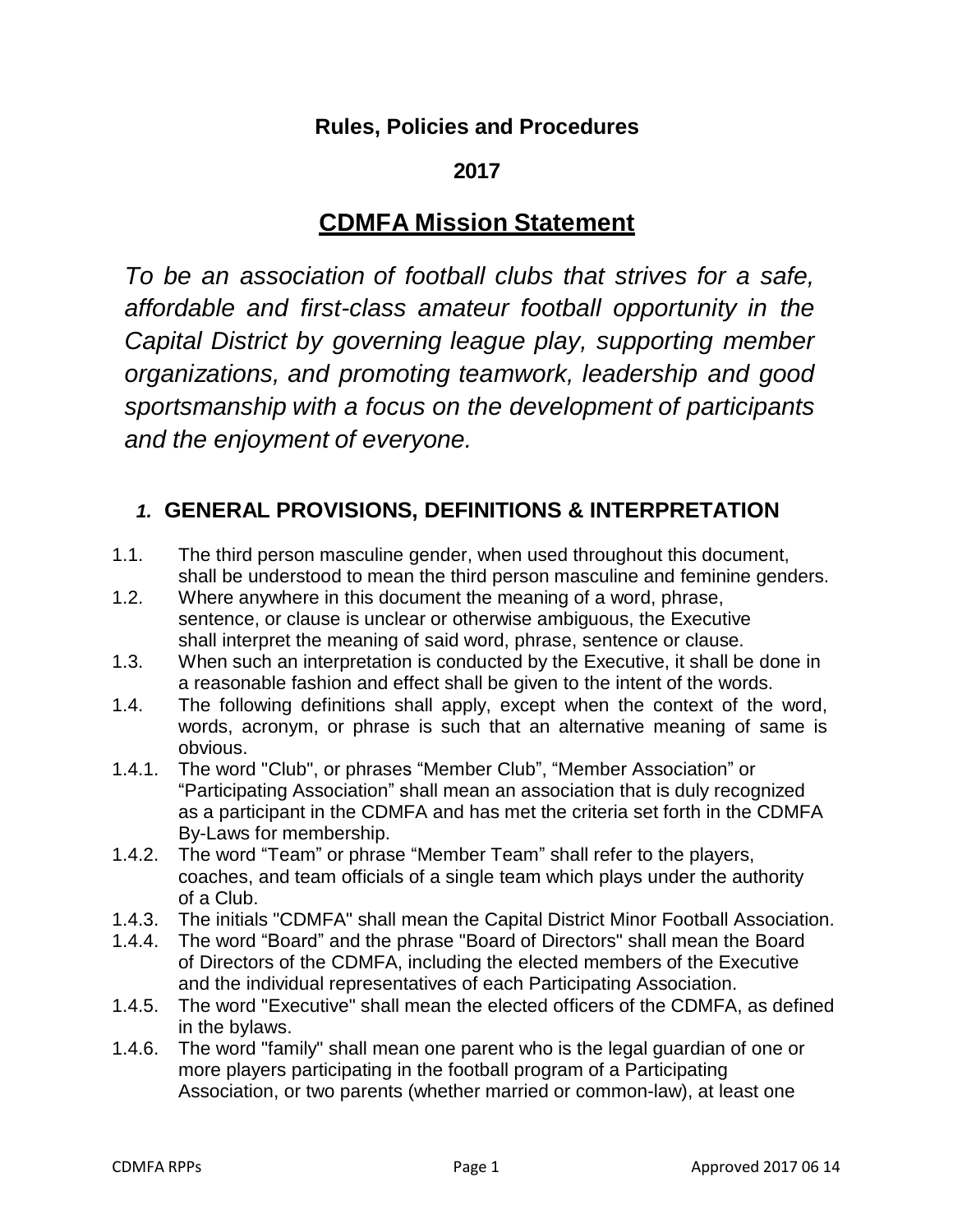of which is the legal guardian of one or more players participating in the football program of a Participating Association.

- 1.4.7. The word "football" shall mean the game of Canadian football, played under the rules established in the current version of the Canadian Rule Book for Tackle Football, as modified by the CDMFA.
- 1.4.8. The acronym "RPP" shall mean the rules, policies, and procedures as set forth in this document.
- 1.4.9. The term "By-Laws" shall mean to the By-Laws of the CDMFA.
- 1.4.10. The word "Level" shall mean the age level of competition; i.e. the Atom Level, the Peewee Level, the Bantam Level or the Midget Level.
- 1.4.11. The word "Division" shall mean a number of teams within a Level that shall be placed in a group for scheduling and tiering purposes, in accordance with directives set forth by Football Alberta.
- 1.4.12. The word "import" shall mean a released player.
- 1.4.13. The phrase "recruitment boundary" shall mean the limit of a recruitment zone.
- 1.4.14. The phrase "recruitment zone" shall mean that area that is assigned to a Club or Team within which they shall have player recruitment rights, as defined within this Document.
- 1.4.15. The phrase "released player" shall mean a player who has been released by a Club or by the CDMFA to play on another team, when the player's primary place of residence lies within the releasing Club's recruitment boundaries.
- 1.4.16. The phrase "primary residence" shall refer to a main residence where an individual normally resides, and in the case of a player or parent/guardian shall be the residence that is entered into the CDMFA registration system.

# **2. CDMFA ELIGIBILITY, CLUB RECRUITMENT ZONES AND BOUNDARIES**

# *2.1.UNDERLYING ASSUMPTIONS*

- 2.1.1. Football is for the players.
- 2.1.2. All member teams are honourable.
- 2.1.3. CDMFA is a facilitating organization.
- 2.1.4. CDMFA shall hold Member Associations accountable to these RPPs.

# *2.2.PLAYER RECRUITMENT*

*2.2.1.* Teams and Clubs are free to recruit players without let or hindrance from within their assigned recruitment zone. Teams and Clubs shall not recruit players within the recruitment zone of another Club when that Club has a team competing in the same Level. The act of "actively recruiting" players shall include, but not necessarily be limited to, making the initial contact with a prospective player who resides within another Club's recruitment zone, making subsequent unsolicited contact with a prospective player who resides within another Club's recruitment zone, or advertising a football program within another

Club's recruitment zone. This clause, however, shall in no way infringe upon a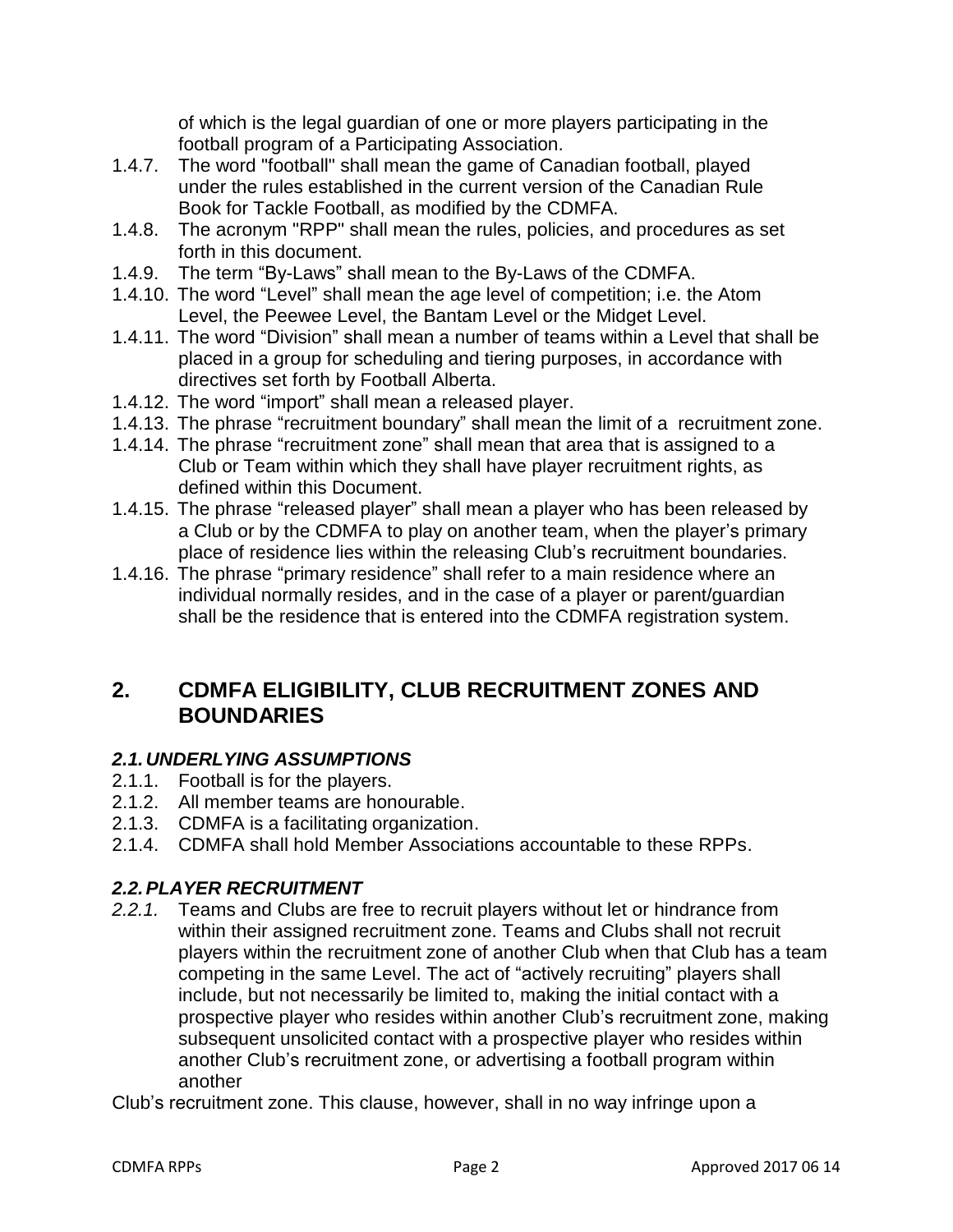player's or a family's right to contact any Team or Club in the CDMFA with the intent of playing for that Team or Club as a released player.

# *2.3.PLAYER ELIGIBILITY*

- 2.3.1. No individual entering high school (grades 10, 11, or 12), at any time during the calendar year of the current season, will be eligible to play in the Bantam Level of the CDMFA.
- 2.3.2. No individual who is currently enrolled in Grade 9 shall be eligible to play Bantam Football in the CDMFA if he is currently on the roster of a High School football team.
- 2.3.3. No individual who is currently enrolled in Grade 8 shall be eligible to play in the Midget Level of the CDMFA.
- 2.3.4. No individual entering Grade 12 at any time during the school year of the current season will be eligible to play in the Midget level of the CDMFA. The "school year" shall be the year of the current season, ending at the completion of the term concurrent with that season. For the purposes of this clause, the third year of high school will be deemed to be Grade 12, regardless of the actual courses that an individual may be enrolled in.
- 2.3.5. Any individual meeting age requirements, regardless of weight, is eligible to play any position within their age division of the CDMFA.
- 2.3.6. Midget Division. No player over the age of eighteen (18) on December 31 of the current year is eligible to play in the CDMFA.
- 2.3.7. Bantam Division. No player over the age of fifteen (15) on December 31 of the current year is eligible to play in the CDMFA.
- 2.3.8. Peewee Division. No player over the age of twelve (12) on December 31 of the current year is eligible to play in the CDMFA.
- 2.3.9. Atom Division. No player over the age of ten (10) on December 31 of the current year is eligible to play in the CDMFA.

# *2.4.RECRUITMENT ZONES AND BOUNDARIES*

For the purpose of this Section, a player's primary residence shall be used to determine recruitment rights. Clubs shall have recruitment rights within Recruitment Zones as defined by the following Recruitment Boundaries:

- 2.4.1. The St. Albert Minor Football Association will recruit players from the City of St. Albert and the County of Sturgeon, north of the Corporate Limits of the City of Edmonton and west and north of Highway 28 including the Town of Bon Accord.
- 2.4.2. The West Edmonton Raiders and North Edmonton Minor Football Association (Edmonton Seahawks) will recruit players within the City of Edmonton Corporate Limits bounded on the south by the North Saskatchewan River and on the west, north and east by Edmonton City Limits.
- 2.4.3. The South Edmonton Minor Football Association (Edmonton Chargers)*,* the South West Edmonton Minor Football Association (Edmonton Mustangs) and the Mill Woods Minor Football Association will recruit players from be within the City of Edmonton Corporate Limits bounded on the north by the North Saskatchewan River and on the south and east by the Edmonton City Limits.
- 2.4.4. The Leduc Minor Football Association will recruit players from the County of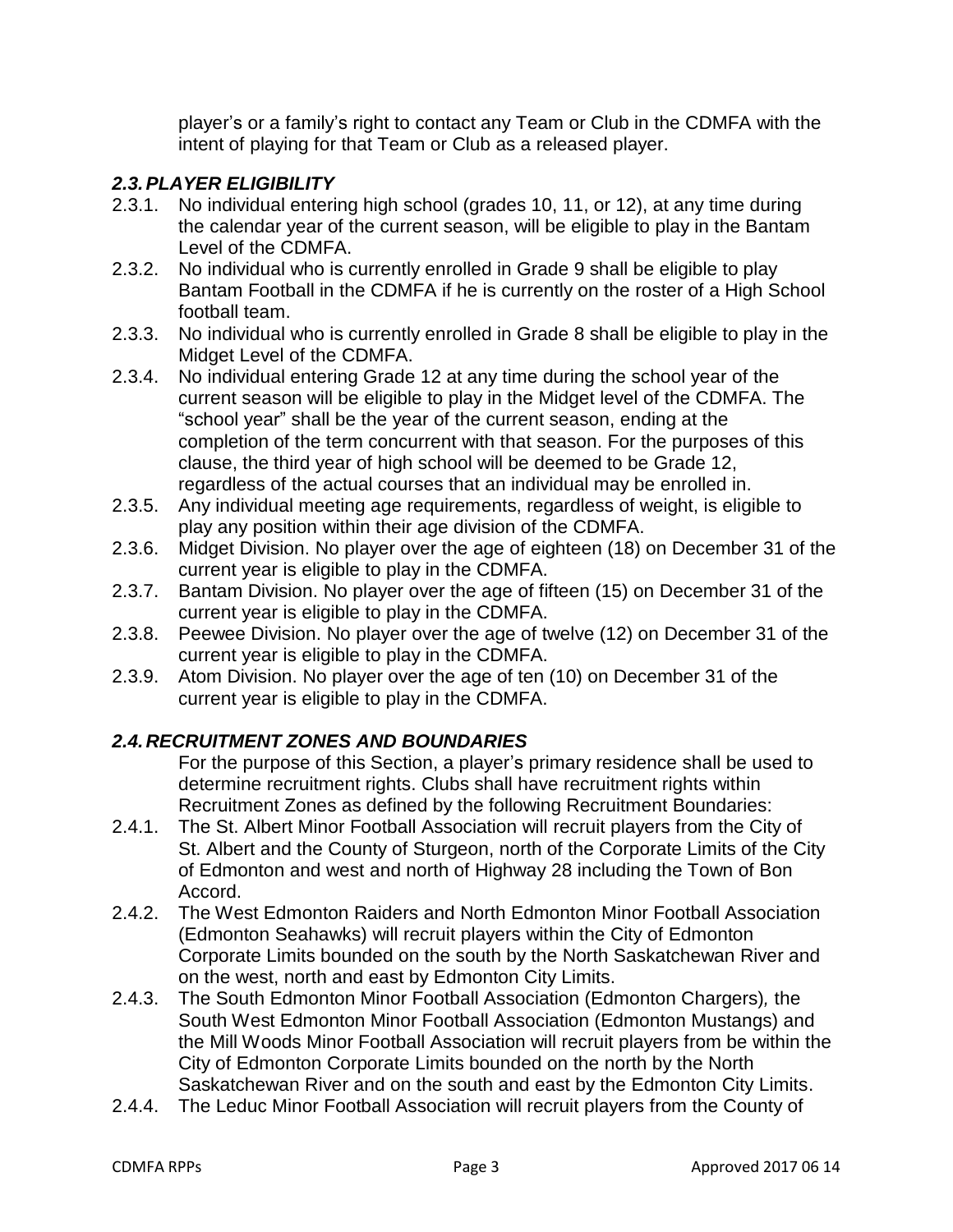Leduc including the City of Leduc, the Town of Beaumont and the Municipality of Devon

- 2.4.5. The Stony Plain Minor Football Association will recruit players from the Corporate Limits of the Town of Stony Plain.
- 2.4.6. The Spruce Grove and District Minor Football Association will recruit players from the Corporate Limits of the City of Spruce Grove.
- 2.4.7. The Parkland Football Association will recruit midget level players from the Corporate Limits of the Town of Stony Plain, the Corporate Limits of the City of Spruce Grove and the County of Parkland.
- 2.4.8. The Strathcona County Minor Football Association, the Sherwood Park Northstars, the Sherwood Park Rams and the Sherwood Park Wolverines will jointly recruit players from the County of Strathcona including the Hamlets of Sherwood Park and Ardrossan, east of the Corporate Limits of the City of Edmonton and south of Highway 16.
- 2.4.9. The Fort McMurray Ravens Junior Football Association will recruit players from the Regional Municipality of Wood Buffalo, including the Town of Fort McMurray.
- 2.4.10. The Rose City Football Association will recruit players from the County of Camrose, including the City of Camrose.
- 2.4.11. The Camrose Minor Football Association will recruit players from the County of Camrose, including the City of Camrose
- 2.4.12. The Lloydminster Minor Football Association will recruit players from the County of Vermillion River, including the City of Lloydminster.
- 2.4.13. The Fort Saskatchewan Minor Football Association will recruit players from the City of Fort Saskatchewan and the County of Strathcona north of Township Road 534 and the County of Sturgeon east and south of Highway 28 including the Town of Gibbons.
- 2.4.14. Wetaskiwin will recruit players from within the City of Wetaskiwin and the county of Wetaskiwin.
- 2.4.15. The town of Beaumont will be the exclusive recruiting zone for Beaumont Minor Football at the Atom level.
- 2.4.16. Any team may register a player residing outside of their recruitment zone without let or hindrance, provided there is no other CDMFA team with recruitment rights within the area of residence of that player.
- 2.4.17 Any player attending Ardrossan Jr. Sr. High can play with the Northstars as non-imports.

# *2.5. SHARED RECRUITMENT ZONES*

- 2.5.1. The surrounding County of Parkland beyond the Corporate Limits of Spruce Grove and Stony Plain will be jointly shared for recruitment by Stony Plain Minor Football Association and Spruce Grove and District Minor Football Association.
- 2.5.2. A zone between the Yellowhead (east of Highway 21) and Township Road 534, as well as the area south of the Yellowhead, East of Highway 21 and north of Baseline Road to the County of Strathcona Boundary will be a shared recruitment zone for SCMFA, FSMFA, Northstars, Wolverines and Rams.
- 2.5.4. The town of Ponoka and the County of Ponoka will be jointly shared for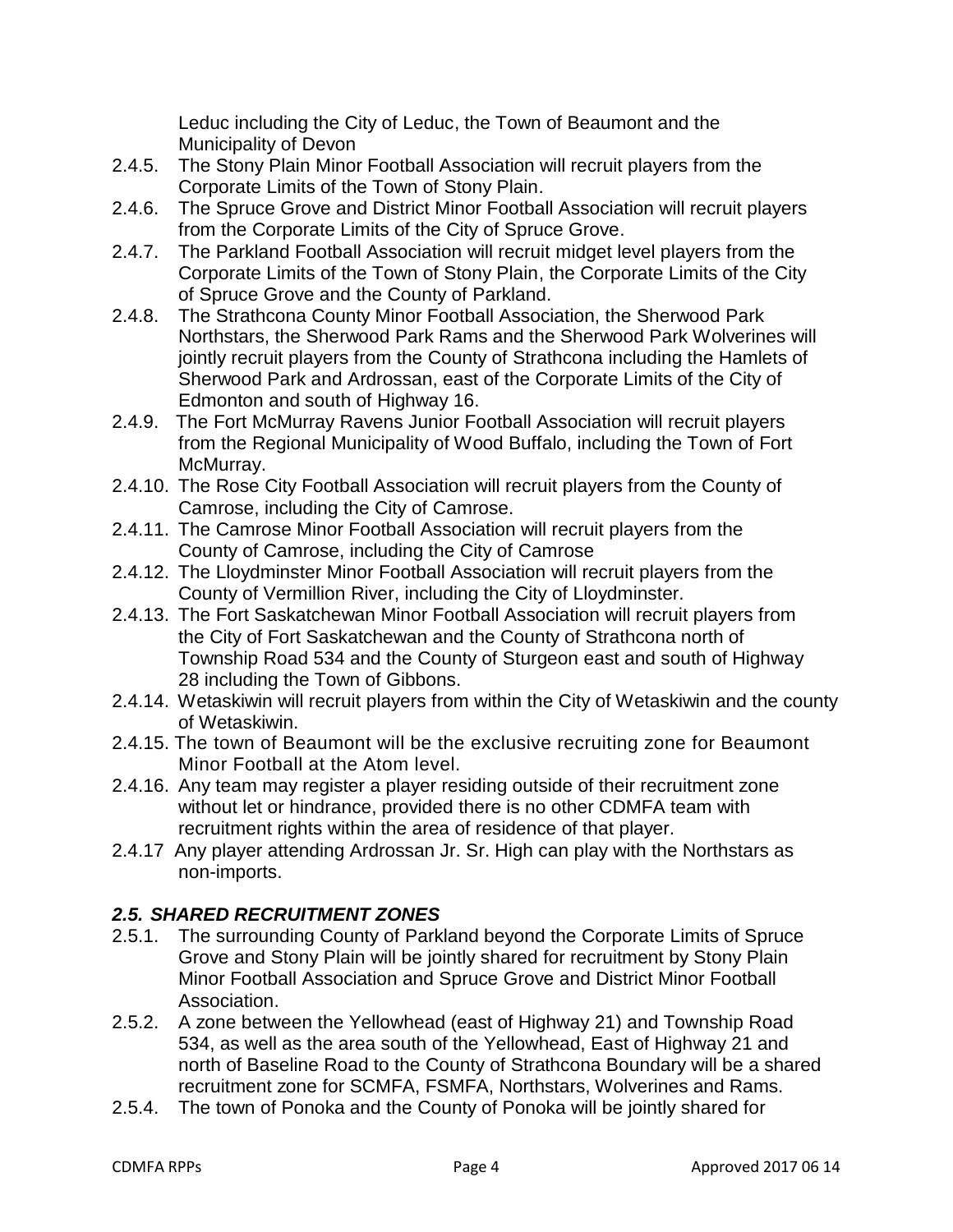recruitment by Wetaskiwin Minor Football, Rose City Football Association and Camrose Minor Football Association.

# *2.6.NEW CLUB AND TEAM RECRUITMENT BOUNDARIES*

- 2.6.1. Any registered society proposing to enter a new Member Club into the CDMFA, subject to Bylaw 7 must submit, with their application, a proposed Recruitment Zone. Where any territorial infringement is objected to by an existing Participating Association, a resolution will be arbitrated by a Committee consisting of: one representative from each Participating Association affected and three impartial members of the then current Executive and/or the Board of Directors of the CDMFA. This committee may recommend rejection of the proposed expansion of the grounds of the infringement.
- 2.6.2. Where an existing Member Club wishes to field a Team in a Level where it currently has no existing Team, that new team's Recruitment Zone shall be the same as the Recruitment Zone already in effect for that Club.
- 2.6.3. Where an existing Member Club wishes to field an additional Team or Teams in a Level where it currently has an existing Team or Teams, the Recruitment Zone of the new Team shall be the same as the Recruitment Zone already in effect for that Club.

# **3. REGISTRATION:**

These rules apply to all levels of play unless superseded by specific rules for that level.

# *3.1.PLAYER REGISTRATION*

- 3.1.1. Teams must register their players for league play through the CDMFA managed online system.
- 3.1.2. Teams are not required to submit paper copies of documentation to the Vicepresident Membership for all players at the beginning of the season. However, they are required to keep such documents, and produce copies of such documents at the request of the Vice-president Membership
- 3.1.3. Each team shall appoint a volunteer, hereafter called a Team Registrar that will be responsible for their Club's registrations.
- 3.1.4. Each team shall appoint a volunteer, hereafter called a Team Manager that will be responsible for scorekeeping on the CDMFA website.
- 3.1.5. Website access shall be granted by the CDMFA Executive.
- 3.1.6. Before the start of each season, permissions for the previous season in the online system shall be removed for all teams.

# *3.2.TEAM ROSTERS*

- 3.2.1. At the Midget level, no practices with equipment shall take place before February 1<sup>st</sup> of the current football season.
- 3.2.2. At the Atom, Peewee and Bantam level, practices with equipment may start at any time.
- 3.2.3. Team rosters on the CDMFA online system, must be updated prior to the team registration deadline with the minimum number of players.
- 3.2.4. No player shall practice or play with equipment unless and until he is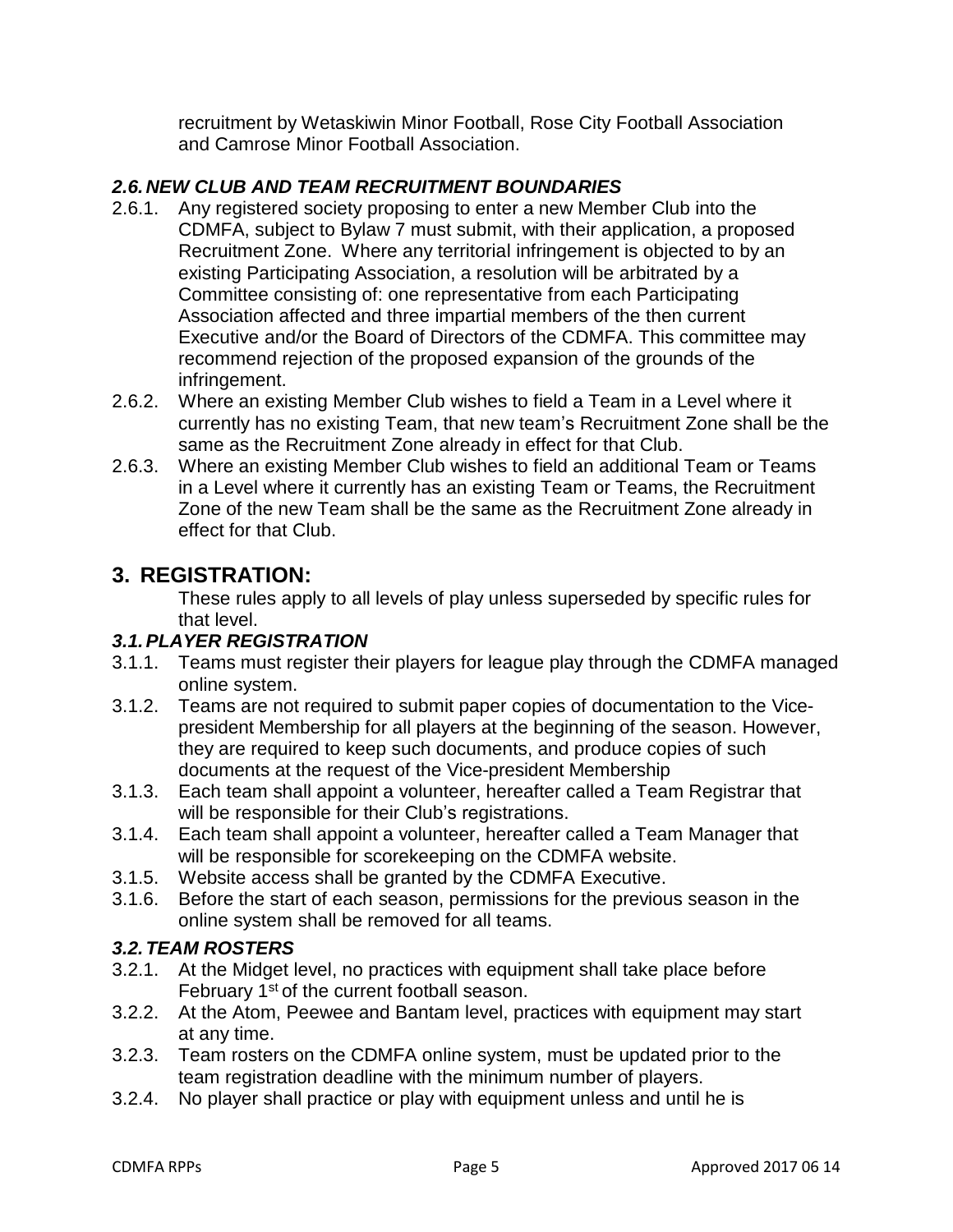registered on the CDMFA website.

- 3.2.5. Jersey numbers must be entered into the CDMFA Team Registration Pages on the CDMFA website before the first regular season game.
- 3.2.6. No team shall knowingly register a player if they are already registered with another team. If a player is registered with two teams in the same season, the registration for the new team will be considered void.
- 3.2.7. Team rosters will be limited to a maximum of 50 players. Teams may register more than 50 players for try-out purposes but may not play a league or playoff game with more than 50 players on the roster. The CDMFA Executive may allow, on a case by case basis, additional registrations over the 50-man limit; however, these cases are to be judged on their individual merits and will in no case be considered to be precedent-setting.
- 3.2.8. Once a player is deactivated or removed from a roster they cannot be reactivated in that season of play.
- 3.2.9. At the Midget level, rosters shall be further broken down as follows: Ten (10) roster spots are reserved for Grade 9 players, Twenty (20) roster spots are reserved for Grade 10 players and Twenty (20) roster spots are reserved for Grade 11 players.
- 3.2.10. If the allocated spots for grade 9's cannot be filled with Grade 9 players, then these spots shall not be filled at all. The same applies to the allocated spots for Grade 10 players, except that those spots may be filled with additional Grade 9 players. The same also applies to the allocated spots for Grade 11 players, except that those spots may be filled with additional Grade 9 or Grade 10 players.
- 3.2.11. Newly registered players may play for a team provided their registration is completed in the CDMFA system by midnight April 15<sup>th</sup> for the Midget season or September 15<sup>th</sup> for the Bantam, Peewee or Atom season
- 3.2.12. All players must provide to the club registrar proof of age (i.e. Birth Certificate or Alberta Health Care Insurance Card). Clubs must not keep copies of any proof of age documents or information contained therein.
- 3.2.13. All Bantam and Midget players must also provide a current year original report card or a letter from the school that will prove to the Club Registrar's satisfaction the player's grade during the current season of play, prior to the commencement of the season.
- 3.2.14. All registrations are subject to verification by the CDMFA.
- 3.2.15. A team registration must be provided in full prior to a team being scheduled for play. This must include: team name, team colors, head coach and contact information, head coach NCCP certification number, team manager and contact information, twenty (20) registered players and the full team registration payment.
- 3.2.16. Midget team registrations must be in place by January 30<sup>th</sup> to be eligible for league play.
- 3.2.17. Atom, Peewee and Bantam team registrations must be in place by June 30<sup>th</sup> to be eligible for league play.
- 3.2.18. The CDMFA Vice-president membership may audit a team's roster at any time.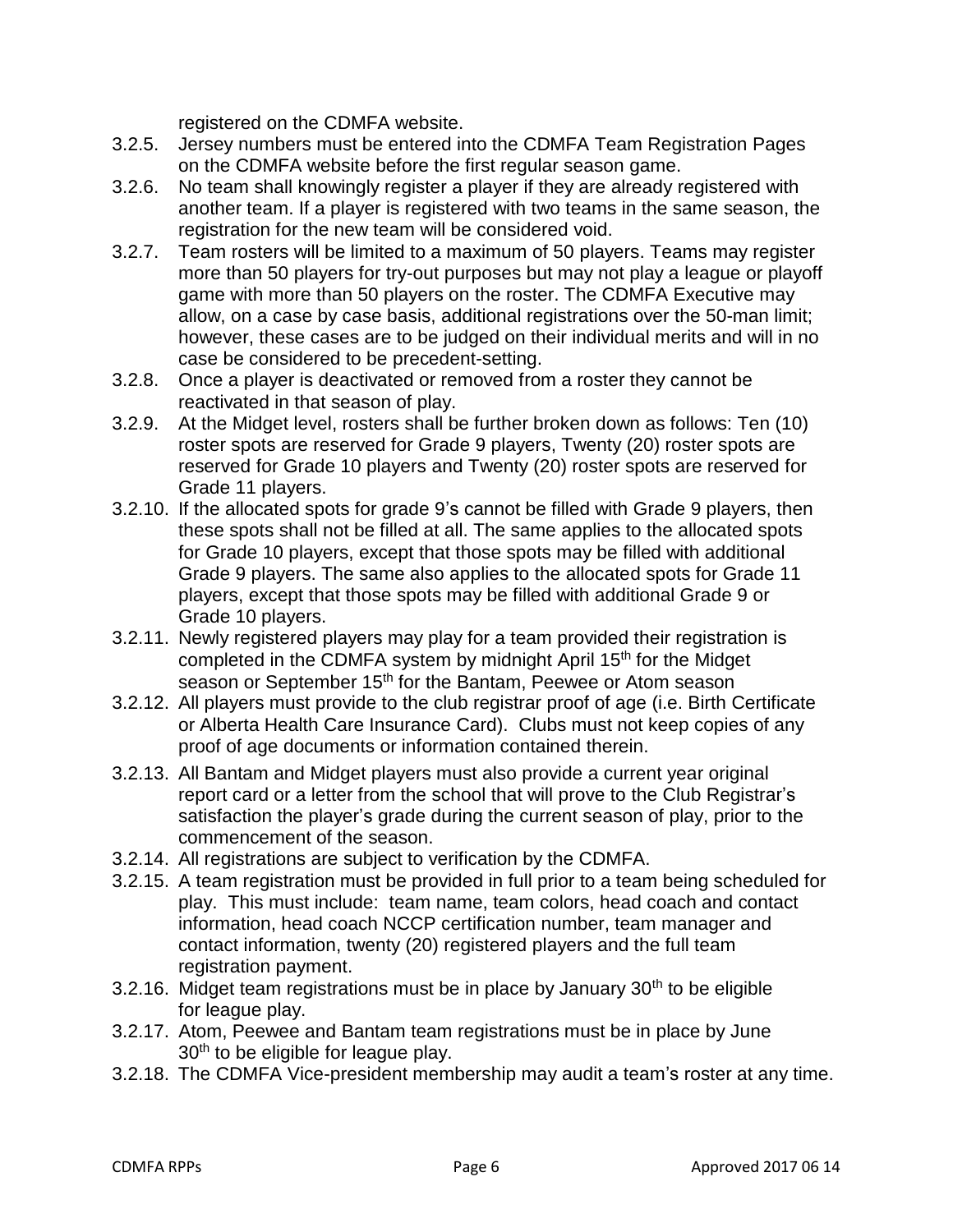# *3.3. RELEASES AND RELEASED PLAYERS, CUTS AND CUT PLAYERS*

- 3.3.1. For a player to be eligible for play in the CDMFA he must conform to CDMFA eligibility restrictions and, as detailed in *Section 2.4 &*
- *2.5 RECRUITMENT ZONES AND BOUNDARIES,* he must play for that Team whose Recruitment Zone includes his primary residence unless all other Teams in that Recruitment Zone have released that player. The player is released to a specific team/association within the CDMFA and which will apply for the duration of his CDMFA eligibility with that association. A release does not remove eligibility from teams in their regular recruitment zone. The release does not make the player a free agent in the league.
- 3.3.2. Released players will be recognized as import players and a team can carry a maximum of three import players in any season. A team can only be requested to release three players from their roster.
- 3.3.3. The league can ask a team to release a player in very specific circumstances, such as when a parent is coaching for an alternate team or all regular recruitment zone teams are at full rosters. These circumstances must be verified by the Vice-president Membership and will not count towards the maximum of three released players.
- 3.3.4. Releases are requested through the CDMFA On-Line Registration System and, once approved, affected players are thus thereafter recorded as an "Import Player" within that system. Release request must be submitted and responded to through this system. When a Team requests a release, it must request the release of all Teams within the applicable Recruitment Zone and all of those Teams must approve the request.
- 3.3.5. If a player is found to be registered for two or more teams, the Vice-President Membership will notify the teams involved
- 3.3.6. Any player whose primary residence is within the Recruitment Zone of another Club that fields a Team at that player's level will be recorded on the CDMFA website as an "Import Player" on the roster of the team for which he plays.
- 3.3.7. Only Teams are to request a release of a player from another team. This is intended to foster team-to-team communications.
- 3.3.8. Participating Associations may refuse to release a player if they so choose, however the refusal shall be open to appeal to the CDMFA Board. The league must consult with the home team/association of a player that is requesting a release in order to play football.
- 3.3.9. The Appeal committee shall be made up of the Vice-President Membership and two other members of the Board of Directors not from Participating Associations involved in the appeal. All CDMFA VICE-PRESIDENTs are standing members of the appeal committee.
- 3.3.10. All released players registered in 2010 or earlier are grandfathered no release required although the player in question must be noted
- as an "Import Player" in the system.
- 3.3.11.Players may not practice with teams or associations until they are properly registered, including releases. The only exception to this rule are open camps that are not related to league or team play.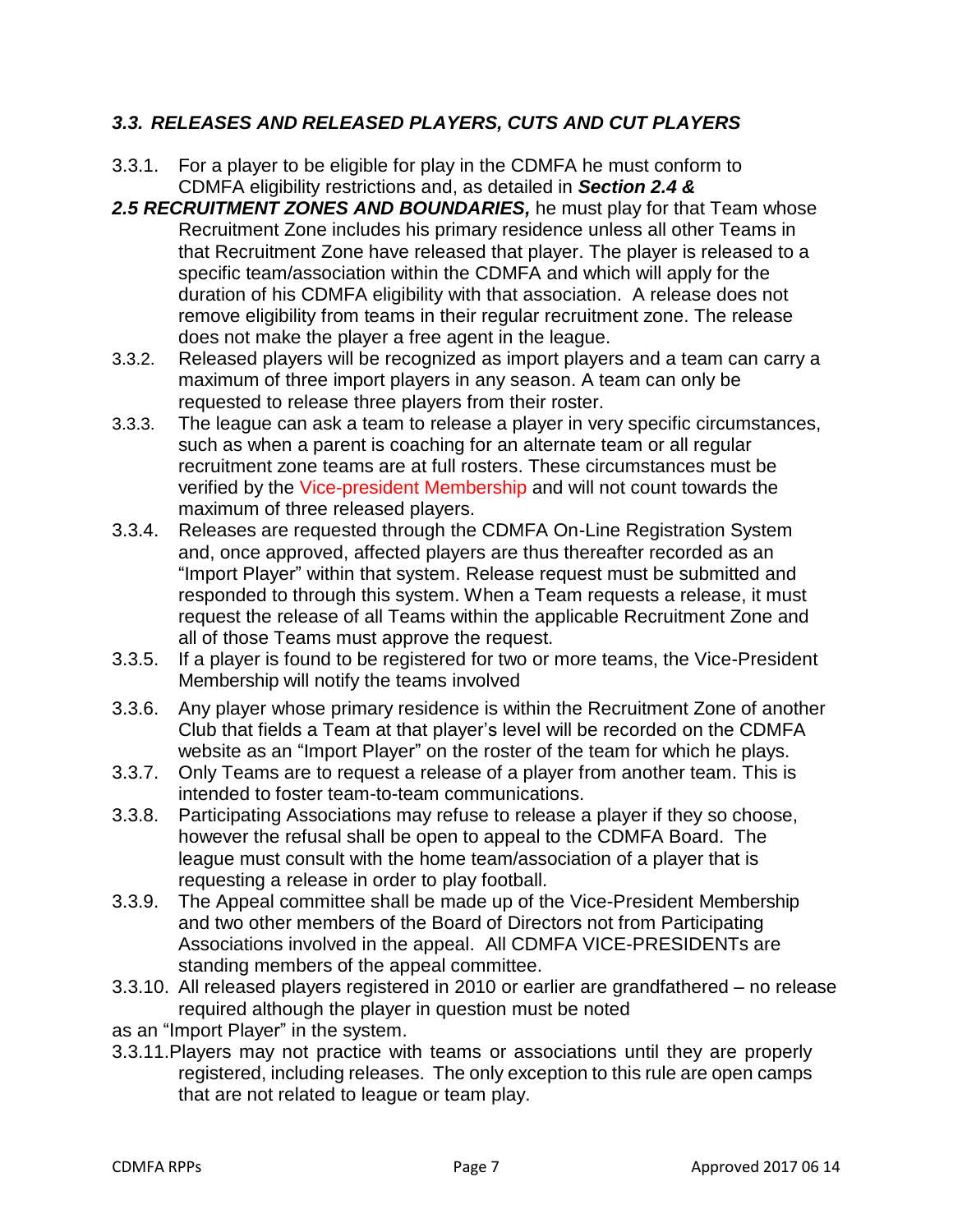# *3.4.CHANGING TEAMS*

3.4.1. Any player who has already played a regular season game is not allowed to change teams.

## *3.5.VIOLATIONS*

3.5.1. It is the responsibilities of the teams and clubs to ensure that they are fully compliant with all Rules, Policies and Procedures prior to including any players in team practices. Teams that are not compliant will default (with associated fines) all games played while not compliant. In extreme circumstances, teams may also be ineligible for playoffs or expelled from participation in CDMFA program(s) at the discretion of the Board.

#### *3.6.INSURANCE*

- 3.6.1. Each Association is responsible for ensuring that all of their registered players and field staff have proper insurance.
- 3.6.2. No player is allowed to practice or play in league sanctioned play without being insured.
- 3.6.3. Each club is responsible for paying a team insurance fee and coverage for 20 players and field personnel to Football Alberta prior to the start of the regular season.

# **4. RULES GOVERNING PLAY, REPORTING & PRACTICES**

#### 4.1. *COACHING*

- 4.1.1. The CDMFA recommends that all coaches be NCCP Certified in Tackle Football within the Community Sport Stream.
- 4.1.2. All member associations must ensure that their coaching staff for each team meets Football Canada and Football Alberta certification requirements.

# *4.2.BALL*

- 4.2.1. The regulation balls of the CDMFA will be
	- the K2 Football for Atom Level
	- the Wilson TDJ Football for Peewee level. and Atom levels.
	- the Wilson TDY Football for Bantams.
	- the Wilson NCAA/TDS for Midget.
- 4.2.2. These footballs shall be the only footballs sanctioned for CDMFA play.
- 4.2.3. Balls may be leather or composite.

# *4.3.DEFAULTS AND FORFEITURES*

4.3.1. A defaulted game is defined as

i) the failure of a team to show up with enough players (15 players) to fully participate in that game within fifteen (15) minutes of the scheduled kickoff.; or,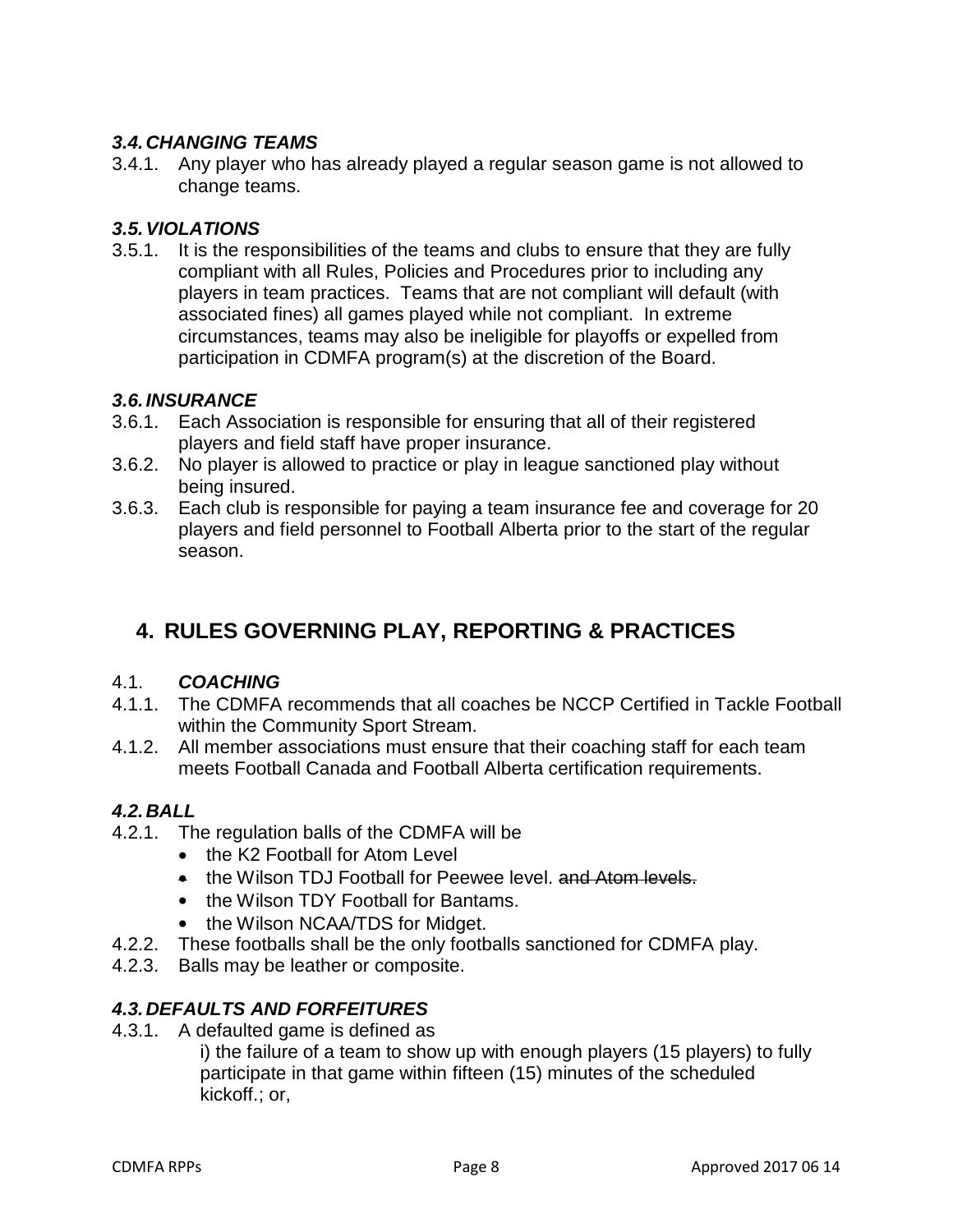ii) the notification that a team does not intend to field a team for a league sanctioned game.

- 4.3.2. At the discretion of the Board, a fine will be levied against the offending Team for a default. The fine shall be \$750 for each offense. Upon collection of this fine, a portion of the fine will then be transferred by the CDMFA to the Member Association of the non- offending team in order to defray any costs that they may have incurred or to mitigate revenue losses that the non-offending team may have suffered as a result of the default. Consideration by the CDMFA Board may be given to reduce, but not eliminate, the fine if at least 72 hours' notice prior to the scheduled game start is provided for a default. A fine and the transfer to the non-offending team will not be reduced below \$250.
- 4.3.3. An offense under section 4.3.2 shall be defined as: i) a single regular season or playoff game; or, ii) one day's schedule of jamboree and/or pre-season games scheduled by CDMFA
- 4.3.4. The offending team shall be recorded as the loser of the game with the score recorded as 40-0 for the non-offending team.
- 4.3.5. After a game has commenced, where the Head Coach of one team determines that it is no longer in the best interest of the CDMFA and of his players to continue the game he may, after consultation with and with the concurrence of the other Head Coach, request that the referee declare the game a Forfeiture. The referee shall, after confirming the concurrence of both Head Coaches, immediately grant this request.
- 4.3.6. Where a game is declared a Forfeit, the score at the time of the declaration shall be considered to be the final score.
- 4.3.7. When a game is declared a Forfeit, the game may be continued from that point as a "controlled scrimmage" until such time as the normal game could have been reasonably expected to end. The purpose of such continuation would only be to afford the players a full and meaningful playing experience.
- 4.3.8. Should a Head Coach request a Forfeit and the opposing Head Coach refuse the request, the game shall continue. Both Head Coaches must explain their reasons for requesting the Forfeiture and for denying the Forfeiture, as appropriate, to the Vice President Program and the Executive Director. These explanations must be submitted via e-mail within 24 hours of the completion of the game. If the Vice-President Program deems that the reason for either the requested Forfeiture by the requesting Head Coach or the denial of Forfeiture by the denying Head Coach to be without merit, he may at his discretion request that the Executive take action under *Section 6 – DISCIPLINARY (SUSPENSIONS AND EXPULSIONS) PROCESS* of the RPPs. The failure of a coach to submit the required explanations as detailed above shall automatically result in disciplinary action.

# *4.4.RULES*

4.4.1. Play will be governed by the current version of the "Canadian Rule Book for Tackle Football" except where modified by the CDMFA. All on-field staff of CDMFA Member Teams must abide by the code of ethics and rules contained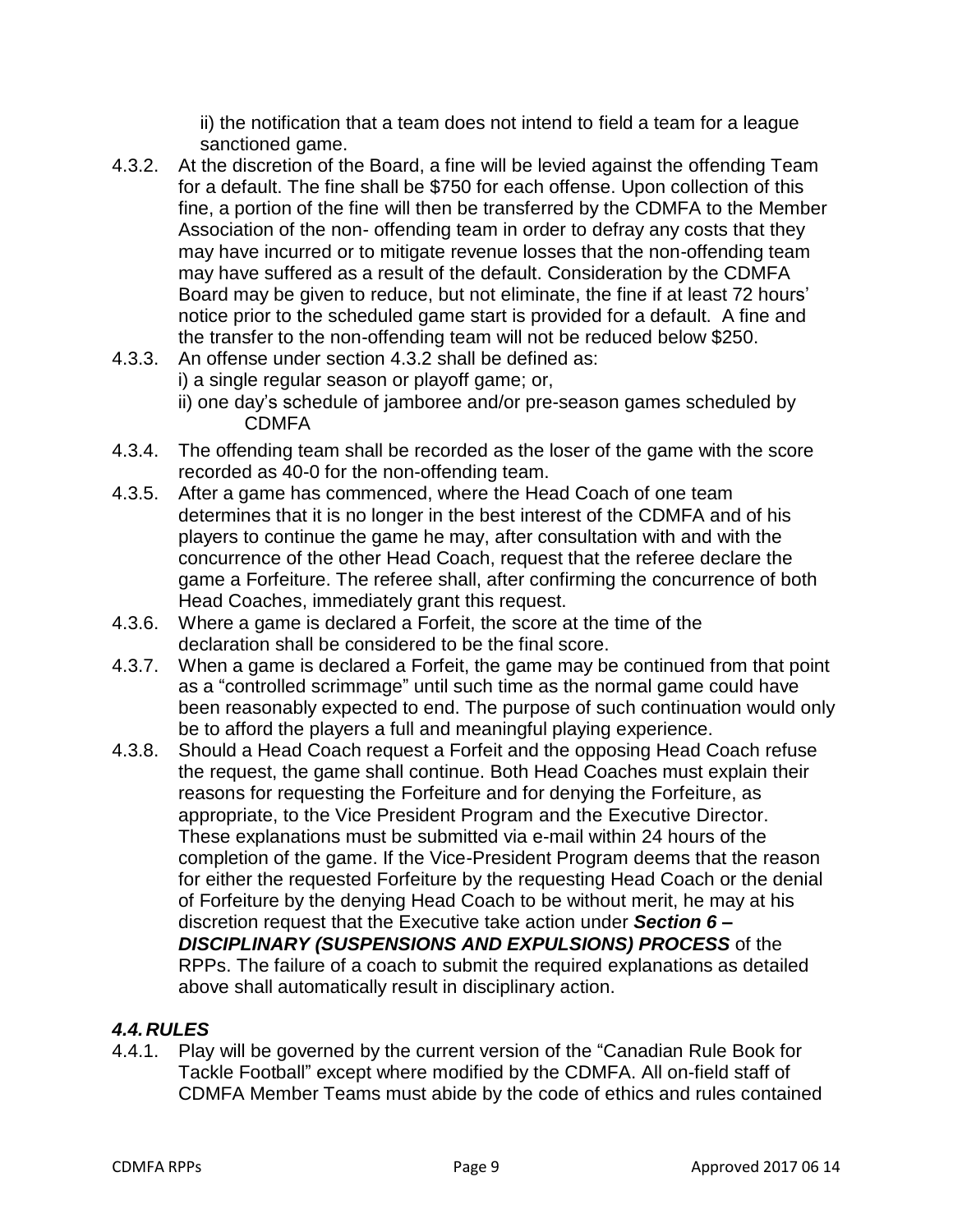therein.

- 4.4.2. At the Peewee level, the penalty for No Yards shall be 5 yards rather than the regulation 15 yards.
- .4.3. At the Atom level, the field will be from the 45-yard line to the end zone and from the hash marks to the sideline. Four atom games will be held simultaneously on one field.
- 4.4.6. Recommendation is that the referees deal only with coaches and not with captains during the game in terms of penalty decisions.

# *4.5.TIMING*

- 4.5.1. Bantam and Midget Games will consist of 48 minutes of actual playing time, divided into 4 quarters of 12 minutes each. (As per the Canadian Rule Book for Tackle Football, page 3, rule 1, article 1.)
- 4.5.2. Peewee games will consist of four quarters, the first and third quarters will be fifteen (15) minutes of straight playing time. The second and fourth quarters are fourteen (14) minutes of straight playing time followed by 3 plays, as indicated by the official. Should one of the three plays result in an accepted penalty, another play shall be added. The use of a time out shall not add an additional play to those remaining in the half.
- 4.5.3. Atom games shall consist of four sets of six offensive plays per team, jamboree style starting at the 35-yard line. Additional plays will be added if time permits and coaches agree. 90 minutes shall be scheduled for an atom game; 30 minutes for warm up and 60 minutes for the game.

# *4.6.TIMEOUTS*

- 4.6.1. At the Atom and Peewee levels coaches will be allowed on the field during a time-out.
- 4.6.2. At the Bantam and Midget level no coaches are allowed on the field.

# *4.7.SCORING*

- 4.7.1. At the Peewee level, the convert is 2 points if kicked through the uprights and 1 point if passed or ran into the end zone.
- 4.7.2. At the Atom level, no score will be posted, however, score differentials will be tracked to ensure proper tiering.

# *4.8.STANDINGS AND PLAYOFF RANKINGS*

- 4.8.1. CDMFA league standings and ranking for play-off position will be based on 2 points for a win and 1 point for a tie.
- 4.8.2. In the event of two or more teams being tied on this basis and if all tied teams have played each other then they will be ranked relative to each other according to the result of their game(s) against each other. In the event teams are still tied on the basis of performance against each other, that team having over-all lowest points against will rank highest. If still tied, the team with the highest plus/minus differential will rank highest.
- 4.8.3. In the event of two or more teams being tied on this basis, and if all tied teams have **not** played each other then they will be ranked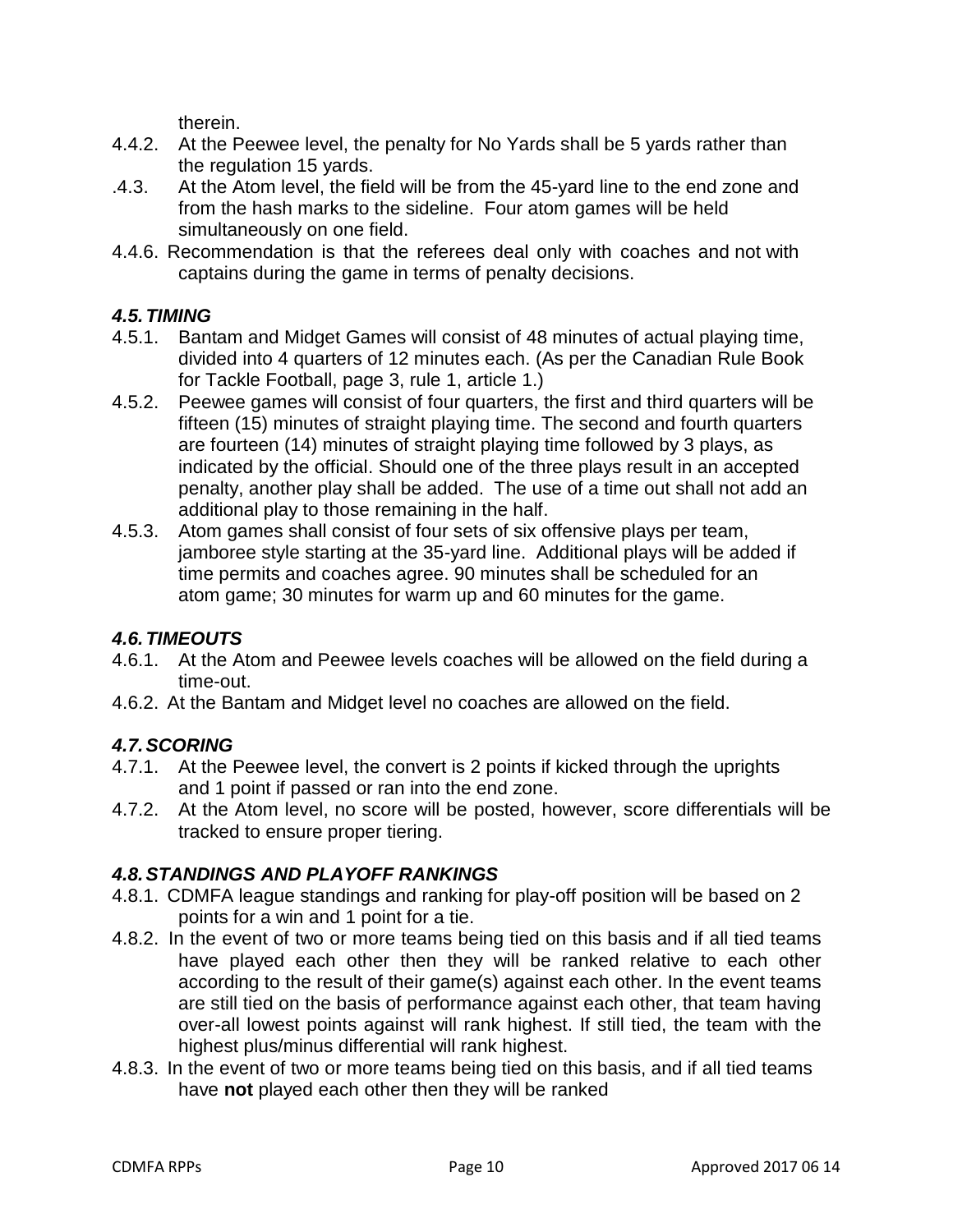relative to each other with that team having overall lowest points against ranking highest. If still tied, the team with the highest plus/minus differential will rank highest.

## *4.9.FIELD EQUIPMENT*

- 4.9.1. Home fields must have goal post padding, down markers and must be appropriately lined for football. Lights and snow clearing must be provided as necessary.
- 4.9.2. The Home team specified by the CDMFA league schedule, at each CDMFA game must provide the Game ball and "chain gang" for down markers.

## *4.10. GAME SHEETS AND REPORTING SCORES*

- 4.10.1. During the CDMFA regular season and playoffs, each Participating Association shall assign Scorekeepers to enter scores for each team on the CDMFA Website.
- 4.10.2. The home team must enter the game score on the league website no later than 12 hours after the completion of the game. The visiting team must email the Vice-President Program and Executive Director with the final score, also within 12 hours after the completion of the game.

# *4.11. AWARDS*

- 4.11.1. The CDMFA will present the following awards, at each level of Bantam, Peewee, annually:
	- Most Sportsmanlike Team (Voted on by the Officials' Association)
	- Best Offensive Team (Voted on by the head coaches of the member teams for the appropriate level and division. May be selected by Vice-president Program in the event of a tie and not awarded if inadequate voting),
	- Best Defensive Team (awarded to the team with the least points against in the regular season standings),
	- Official of the Year (Voted on by the Coaches of the Member Teams at the appropriate level)
	- Coach of the Year (Voted on by the Coaches of the Member Teams for the appropriate level)
	- All teams shall submit their choices to the Executive Director within 48 hours of the completion of the regular season.
	- The Executive Director shall endeavor to have the plaques and trophies prepared forthwith so that they are available to teams for their banquets.
- 4.11.2. For Peewee, Bantam and Midget the following will be awarded depending on registrations and as determined by the board annually:
	- Tier I Champion
	- Tier II Champion
	- Tier III Champion
	- Tier IV Champion
- 4.11.3. A small keeper plaque will be presented with each of the above awards for retention by winning team and/or individual.
- 4.11.4. All permanent trophies shall be returned to the CDMFA on or before the August 31<sup>st</sup> (February 28<sup>th</sup> for Midget) to the Executive Director. Failure to return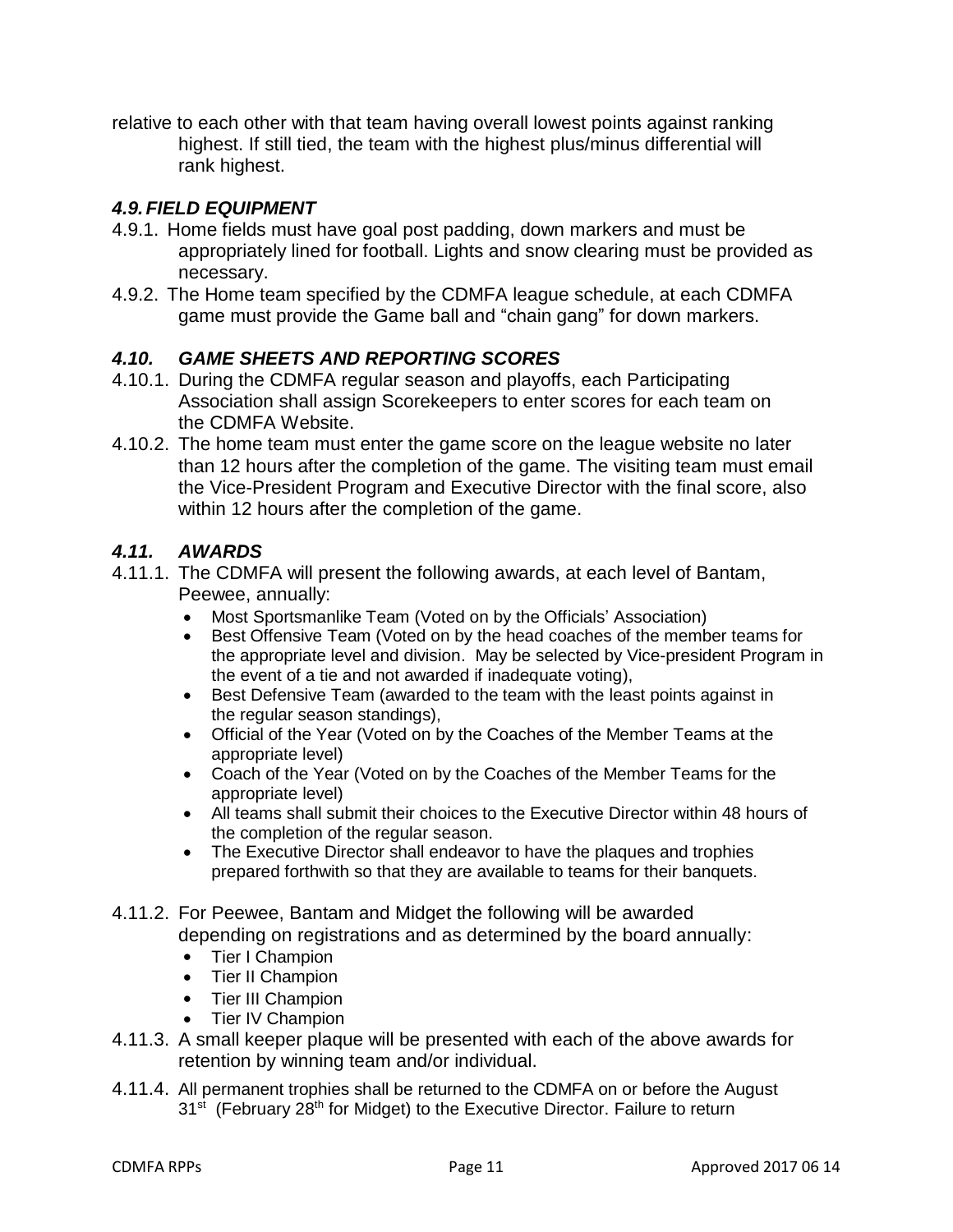permanent trophies before the deadline will result in a \$750 fine.

4.11.5. A damage inspection will be conducted by Executive Director. The team returning the trophy will be responsible for cost of repairs of any damage incurred while the trophy was in their possession.

## *4.12. PRACTICES AND GAME EJECTIONS*

- 4.12.1. Practices at the Midget level are not to exceed 6 hours per week.
- 4.12.2. Any individual who is disqualified or ejected from a game by a referee will be subject to a one-game suspension. The suspension shall apply to the first game after the CDMFA is informed of the disqualification or ejection, and if applicable shall carry over to the next season. Such suspension shall not be open to the Appeals Process under *Section 6 –DISCIPLINARY PROCESS (SUSPENSIONS AND EXPULSIONS)* of the RPPs.

#### *4.13. GAME SCHEDULING*

- 4.13.1. Game scheduling requests must be made when teams are registered.
- 4.13.2. Game scheduling requests will be considered for regular season and playoff games.
- 4.13.3. Scheduling requests must be simple and consistent with a strong supporting reason. Strong supporting reasons include, the head coach and majority of assistant coaches are unavailable regularly due to employment or religious commitments. If requests are excessive, teams may be required to provide proof of their justification.
- 4.13.4. Reasonable scheduling requests will be accommodated when possible, however as a weekend play league with limited field and official availability, not all requests will be met.
- 4.13.5. Changes to schedules will be immediately communicated to head coaches and impacted board members by the Vice-President Fields, Officials & Scheduling or the Executive Director.
- 4.13.6. Mid-season requests for changes can be made by head coaches or association board members to the Vice-President Fields, Officials & Scheduling or the Executive Director.
- 4.13.7. In the event that a game must be rescheduled mid-season and three weeks' notice is provided, the Executive Director and the Vice-President Program will make the decision and give notice to impacted teams.
- 4.13.8. In the event that a game must be rescheduled mid-season and three weeks' notice cannot be provided, the Executive Director and the Vice-President Program will gain consensus with the head coaches. In the event that consensus cannot be reached an appeal will go the CDMFA executive for decision.

# **5. FINANCES, PERFORMANCE BOND AND FINES:**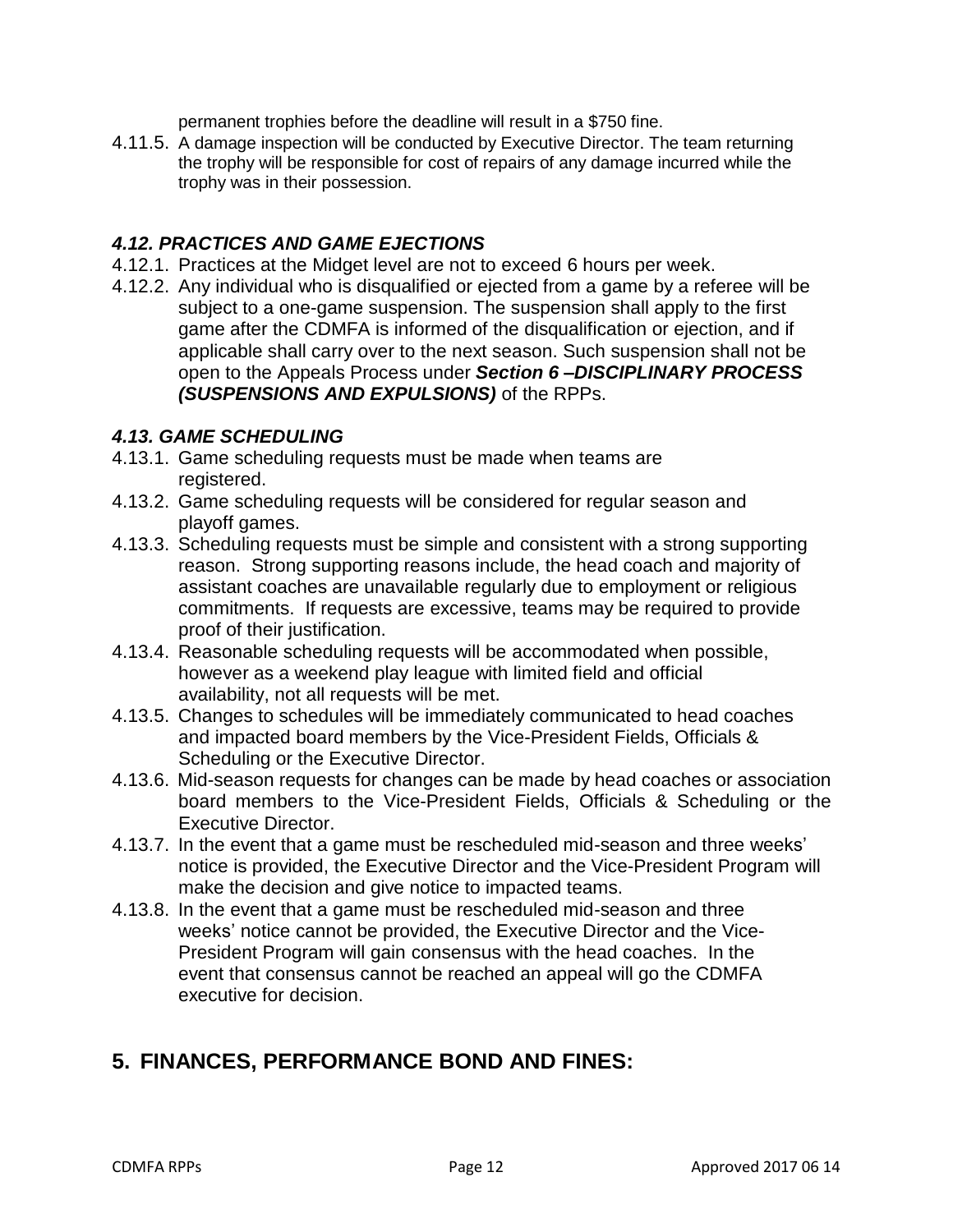# *5.1.EXPENDITURES*

- 5.1.1. The CDMFA will pay suppliers for expenses pertaining to the operation of the CDMFA.
- 5.1.2. A Member Team or Participating Association may not commit the expenditure of CDMFA gaming proceeds without the prior written consent of the Treasurer VICE-PRESIDENT Finance & Operations and President of the CDMFA. Retroactive approval will not normally be provided, but may be requested of the Board of Directors.
- 5.1.3. General service agreements shall be signed with all vendors providing recurring products and/or services to CDMFA in excess of \$1,000 during the fiscal year.

## *5.2.GUIDING PRINCIPLES*

- 5.2.1. The Board shall approve the annual budget of the CDMFA.
- 5.2.2. The Executive shall manage the accounts of the association within the parameters of the approved budget.
- 5.2.3. Any changes in the budget and any addition of non-budgeted items must be approved by the Board.

## *5.3.REPORTING*

- 5.3.1. At each Board meeting or prior to the meeting via e-mail, the following reports shall be submitted:
	- Balance Sheet.
	- Budget vs. Actual
	- Cheque detail for all cheques since the preceding Board meeting.

# *5.4.REIMBURSEMENTS*

- 5.4.1. All requests for reimbursement to Executive members or participating associations shall be submitted at monthly Board meetings **or** via e-mail to the Vice-President Finance & Operations on the CDMFA expense form.
- 5.4.2. Requests for reimbursements must be submitted prior to December 15<sup>th</sup> to ensure the budget respects the fiscal year.
- 5.4.3. Reimbursement to Executive members
	- Any expenditure reimbursed to a member of the Executive shall include original proof of purchase and be countersigned by at least two other members of the Executive, either on the cheque or the CDMFA Expense Form.
	- Any request for travel reimbursement outside of the Capital district, must be approved by the Executive prior to the travel taking place.
	- For expenditures in excess of \$300, payment may only be made directly to the supplier of goods or services rather than through an Executive member to a third party supplier with the sole exception being website or any other expenditure identified by the board.
- 5.4.4. All reimbursements to participating associations must be submitted on a CDMFA Expense Form and shall include proof of purchase where applicable.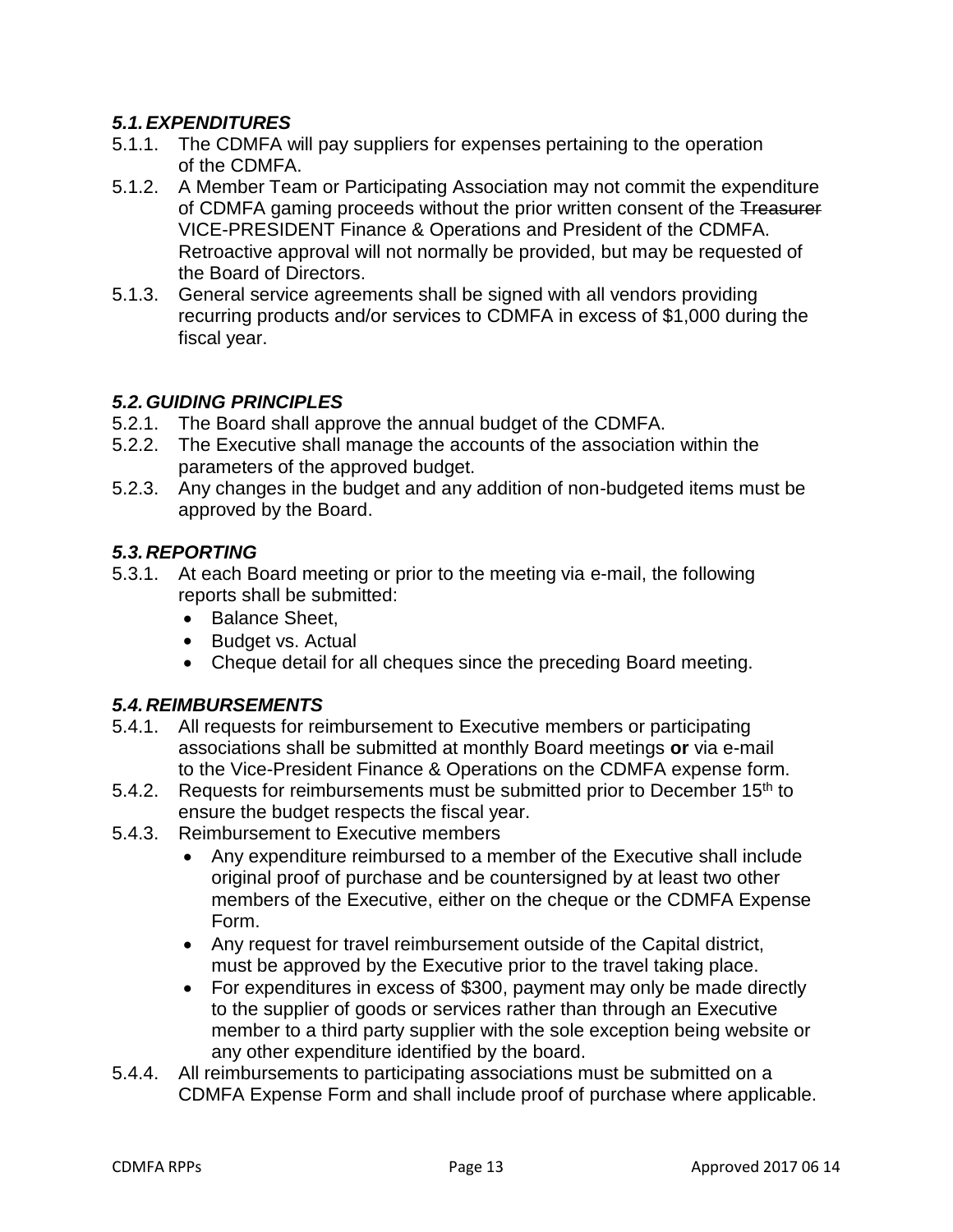# *5.5. PURCHASES*

- 5.5.1. When purchases of goods or services over \$2000 are undertaken, the Executive shall provide the Board with three quotes prior to committing to any disbursement, exceptions being field rentals, referee costs, or minor official costs. This clause may be overridden with the approval of the Board or where existing ongoing contracts exist.
- 5.5.2. No purchases shall be made from a member of the Executive or Board, a business owned by a member of the Executive or Board or his/her family unless three quotes are forwarded to the Board. Two of such quotes must be from companies not associated with an Executive or Board member. Executive and or Board members must disclose this relationship, must exclude themselves from the discussion and abstain from voting on the issue.

## *5.6.PERFORMANCE BONDS*

- 5.6.1. Each participating Association in the CDMFA must post a \$500 performance bond to be held in trust in a separate account.
- 5.6.2. Any participating association in good standing that leaves the CDMFA will see their performance bond returned.

# *5.7.LEAGUE FEES*

5.7.1. All participating associations shall submit the league fees for each team by January 30<sup>th</sup> for Midgets and post marked no later than July 31 for Atom, Peewee, and Bantam. League fees must be accompanied by a full registration, including the naming of the head coach, their NCCP number and their contact information and twenty registered players. A team will not be scheduled for the season if they are not compliant. Any participating association with outstanding fees or fines as of October 1 may have their teams be deemed ineligible for playoffs at the discretion of the Board.

#### *5.8.FINES*

- 5.8.1. A participating association will be fined \$100 should their Board member or alternate not attend two consecutive board or general meetings. The fine will increase by \$100 for each additional consecutive meeting not attended.
- 5.8.2. A participating association that fails to post the score of a game on the website within 24 hours following a game shall be fined \$100.
- 5.8.3. Any league fees not submitted by the applicable due date, are subject to a fine of \$100 per team. The fine will increase by \$100 for each month that the league fees are not submitted.
- 5.8.4. Any team that has not submitted proof of an initial insurance payment to Football Alberta prior to the start of league play shall be fined \$100. Proof of payment shall be submitted to the Vice President Program.
- 5.8.5. Forfeiture (see 4. 3. 2.) \$750
- 5.8.6. Return of Trophies (see 4.11.4.) \$750
- 5.8.7. Opting out of gaming (see 11.4.1.)

#### *5.9.RATES FOR REIMBURSEMENT*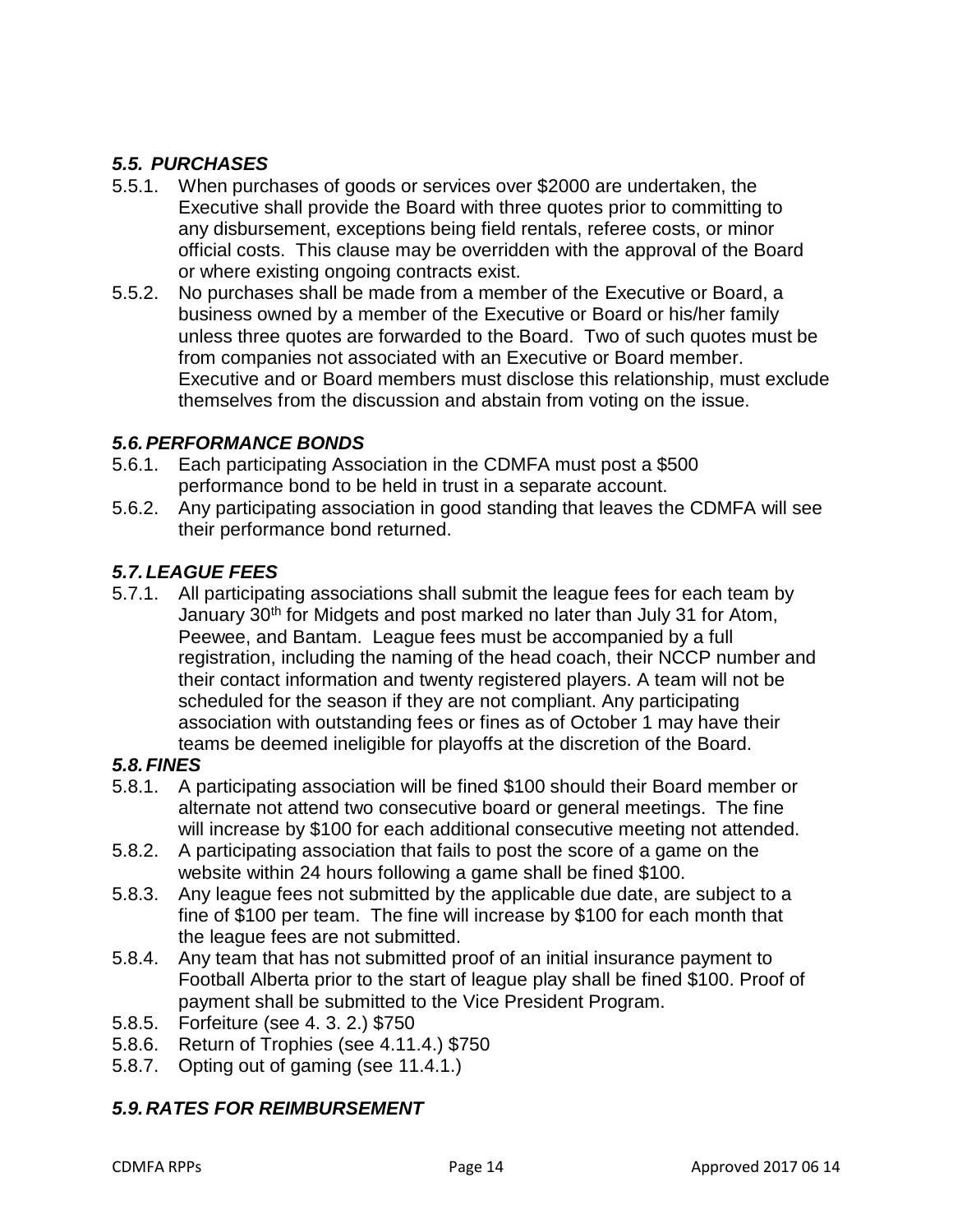5.9.1. Kilometers, per diem and meals will be reimbursed at the Alberta government rate. [http://www.gprc.ab.ca/pdf/policies/admin/TravelExpensePolicy-](http://www.gprc.ab.ca/pdf/policies/admin/TravelExpensePolicy-Appendix1.pdf)

[Appendix1.pdf](http://www.gprc.ab.ca/pdf/policies/admin/TravelExpensePolicy-Appendix1.pdf)

- 5.9.2. Travel for provincials shall be reimbursed at the following rates:
	- $\bullet$  150 250 km; \$900
	- 251 450 km; \$1300
	- More than 450 km; \$1700
- 5.9.3. Provincial Final travel expenses shall be submitted directly to Football Alberta. No travel expenses for Provincial Finals will be reimbursed by the CDMFA.
- 5.9.4. Meals for provincial play, where CDMFA is host league at a maximum of \$400/ visiting team.

# **6. DISCIPLINARY PROCESS (SUSPENSIONS AND EXPULSIONS)**

- 6.1. The CDMFA will implement a Disciplinary Committee, with a minimum of 5 members, to hear all suspensions and expulsions as per Bylaws.
- 6.2. The Board of Directors of the CDMFA will make all appointments to the Disciplinary Committee and that the term of appointment shall be for one (1) year.
- 6.3. That all appointments will be made as soon as possible after the Annual General Meeting.
- 6.4. The Board may remove members from the committee as required.
- 6.5. All Disciplinary Committee hearings be presided over by a panel of at least 3 members of the Committee, where none of the panel members are directly associated with the subject.
- 6.6. The applicable Vice-President or President of the CDMFA will call a meeting of the Disciplinary Committee as the result of a formal request from any member club as is considered reasonable, in order to hear the request and to rule on any suspensions or expulsions. All EFOA requests will automatically result in a hearing by the Disciplinary Committee.
- 6.7. That the subject of the hearing (player, coach, parent or volunteer) plus, one coach and one parent/guardian (if a player is the subject) and one team representative be allowed to attend the hearing (and the appeal if one is requested) and to listen to all the presentations of information to the panel and or the Board.
- 6.8. That the team representative be allowed to listen to the presentations as well as the deliberations and decisions of the panel or the Board.
- 6.9. That the subject's history be considered when determining suspensions or expulsions.
- 6.10. That the Disciplinary Committee decision be immediately communicated to the Board.
- 6.11. That the Disciplinary Committee maintains a Disciplinary Archive that includes past incidents and suspensions or expulsions.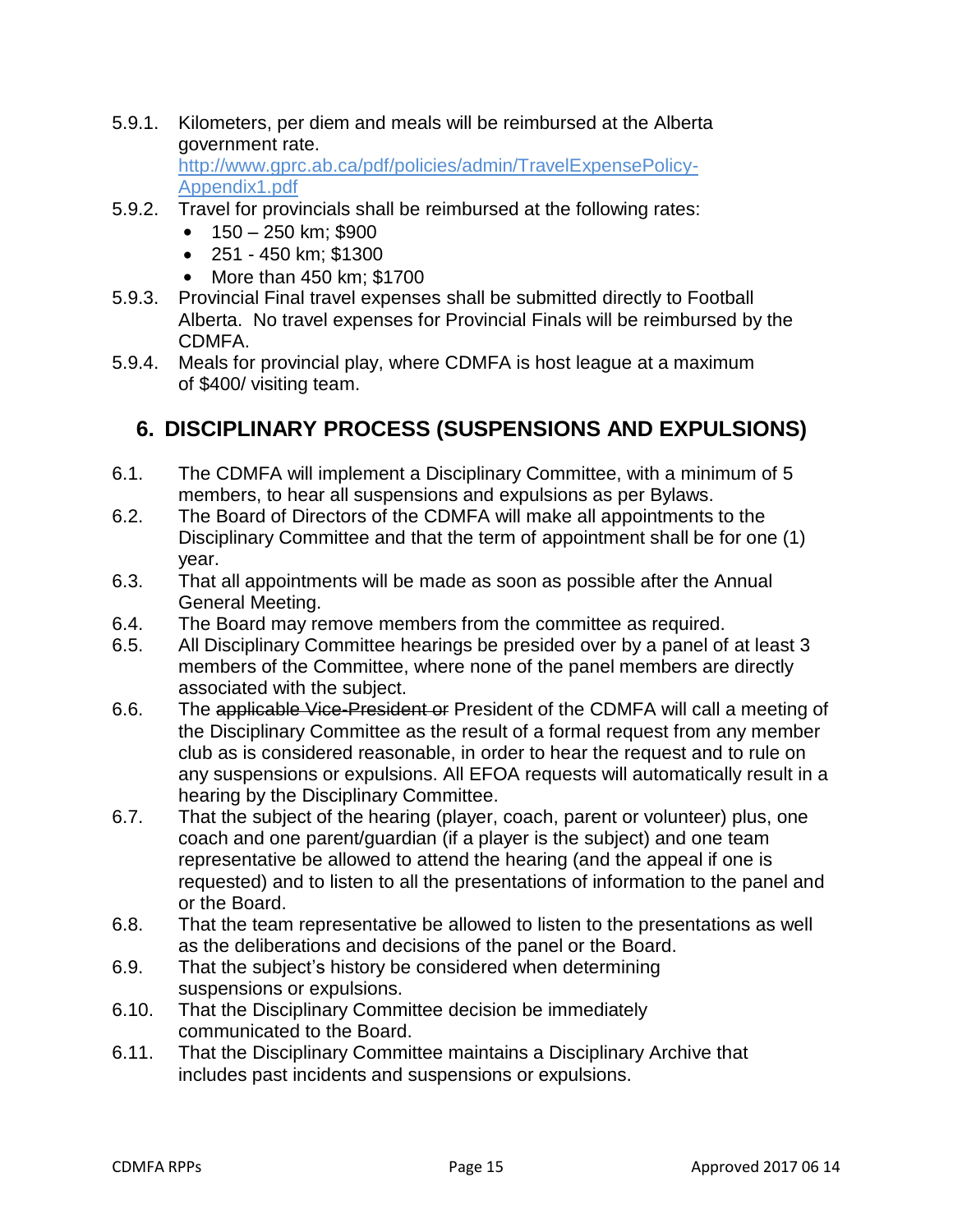# **7. CRIMINAL RECORDS CHECKS**

7.1. The CDMFA advises every Participating Association follow a practice of conducting regular criminal records checks on all volunteers involved with the activities of their association. As a minimum, the CDMFA strongly encourages that all Participating Associations conduct an annual criminal records check for all coaches, trainers and equipment personnel.

# **8. PRIVACY**

# *8.1.BACKGROUND AND PURPOSE OF THE PRIVACY POLICY*

- 8.1.1. The CDMFA recognizes the importance of, and is committed to, maintaining the accuracy, confidentiality, and security of personal information. Following the federal Personal Information Protection and Electronic Documents Act (PIPEDA), and Alberta Personal Information and Privacy Act (PIPA), the CDMFA developed this Privacy Policy.
- 8.1.2. The Personal Information Protection and Electronic Documents Act limits the collection, use, and disclosure of personal information: This Privacy Policy describes the manner in which CDMFA shall adhere to all relevant legislative privacy requirements, referencing the 10 Canadian Standards Association (CSA) principles.

# *8.2.PERSONAL INFORMATION*

8.2.1. Personal information is defined as information about an identifiable individual. Personal information includes that which relates to personal characteristics (e.g., age, gender, home address, phone number, ethnic background), health (e.g. health history, health conditions), or activities and views (e.g. religion, politics, opinions or evaluations). Personal information does not include business information (e.g. business address, business phone).

# *8.3.SCOPE*

8.3.1. The CDMFA Privacy Policy sets out the principles and practices regarding the protection of personal information that is collected, used, or disclosed.

# *8.4.PRINCIPLES*

- 8.4.1. **Accountability.** The CDMFA is responsible for personal information under its control. Furthermore, all CDMFA employees and volunteers who collect maintain and/or use personal information are responsible for ensuring that the collection, use and disclosure of this information is carried out in accordance with this policy and relevant procedures. The CDMFA shall designate a Privacy Officer (Vice-President Membership) to be accountable for CDMFA compliance. The Privacy Officer shall ensure adherence to this Policy by training staff, developing critical pathways for complaints and/or inquiries, and designing security measures to protect personal information possessed by the CDMFA.
- 8.4.2. **Identifying Purposes.** The purpose for which personal information is collected shall be identified by the CDMFA at or before the time the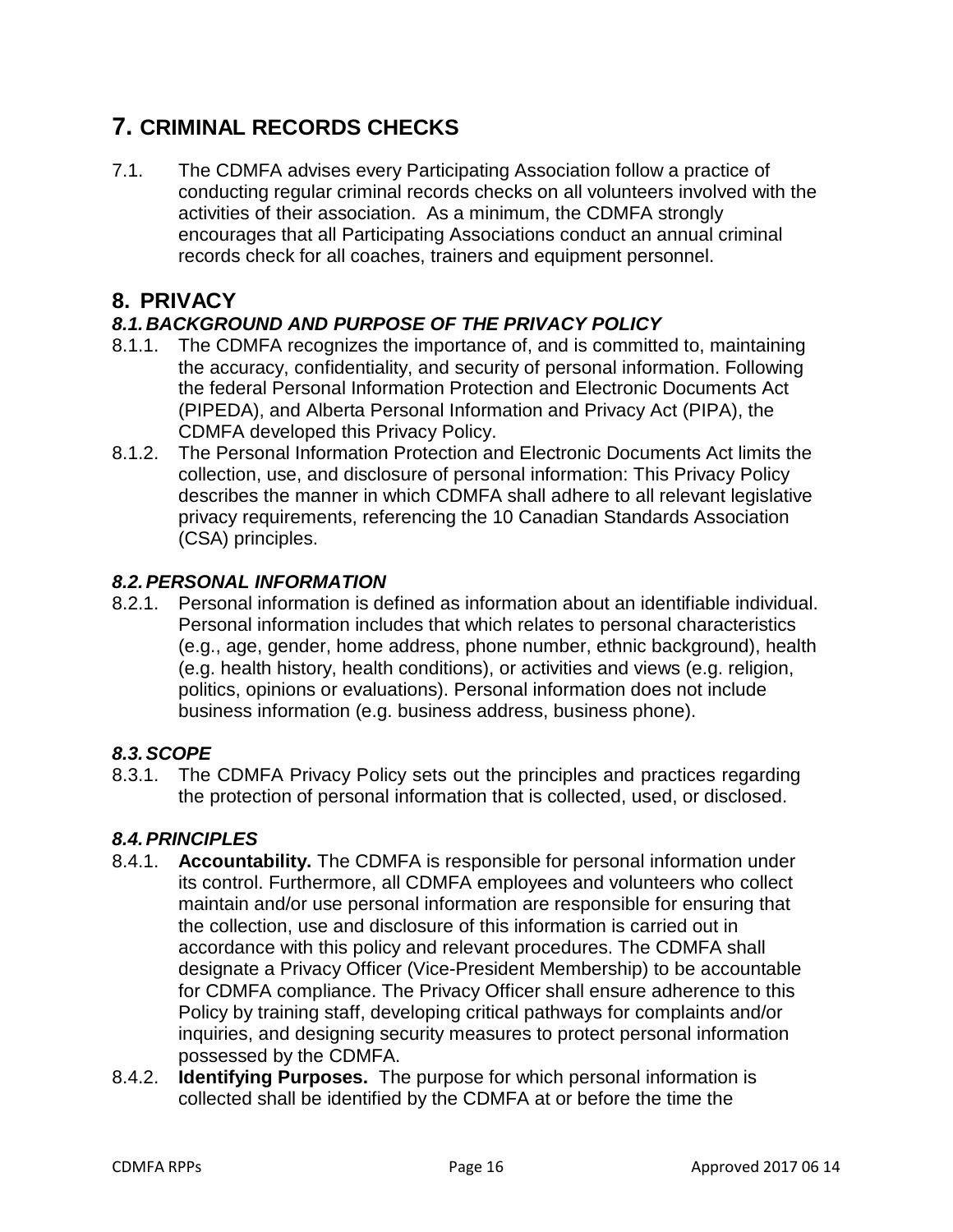information is collected. The CDMFA shall only collect information pertinent to its Football Programming and services.

- 8.4.3. **Type of Information Collected.** The CDMFA collects personal information from interested parties, typically its members, prospective members, coaches, officials, participants, administrators, volunteers, contractors, and vendors directly for the purposes of conducting Football Programming. This information may be obtained in person, by mail, over the phone/facsimile or electronically through the CDMFA or its member Participating Associations. Individuals provide the necessary information, as requested, based on their personal need. This information may include, but is not limited to:
- 8.4.3.1. Names, addresses, phone and fax numbers, and email addresses collected for the purposes of facilitating membership communication related to CDMFA upcoming events, programs, and activities.
- 8.4.3.2. Names, addresses, email addresses provided voluntarily by an individual who accesses secure areas of [www.cdmfa.com.](http://www.cdmfa.com/)
- 8.4.3.3. Information pertaining to athletes:
- 8.4.3.4. Names, addresses, phone and fax numbers, email addresses, dates of birth, and historical information (athlete biography and statistics) of players may be collected to determine eligibility, geographical, division of play (age group), level of play, and transfer information consistent with CDMFA regulations.
- 8.4.3.5. Information concerning an individual's skill level and development, and feedback on programs may be collected to ensure present and future program success.
- 8.4.3.6. Personal health information such as allergies, emergency contact and past medical history for use in the case of medical emergency.
- 8.4.3.7. Athlete information including height, weight, uniform size, shoe size, feedback from coaches and trainers, performance results for athlete registration forms, outfitting uniforms, media relations, and various components of athlete and team selection.
- 8.4.3.8. Emergency contact information such as the names, addresses, phone numbers, and email addresses of players' parents, and information regarding educational information, skill levels, ability, and health may be collected to ensure compliance with CDMFA residency regulations are that activities are carried out in a safe and secure environment.
- 8.4.3.9. The names, addresses, phone and fax numbers, email addresses of officials, coaches, and administrators may be collected to determine level of certification and coaching qualifications, are consistent with CDMFA regulations.
- 8.4.3.10. Personal information collected for the purposes of football registrations may also be utilized for football specific research purposes, including but not necessarily limited to, football demographic research.
- 8.4.3.11. Performance data, typical of football, may be collected for the purpose of promoting both the individual and contest.
- 8.4.3.12. Names, addresses, phone and fax numbers, and email addresses for the purpose of providing insurance coverage, managing insurance claims and conducting insurance investigations.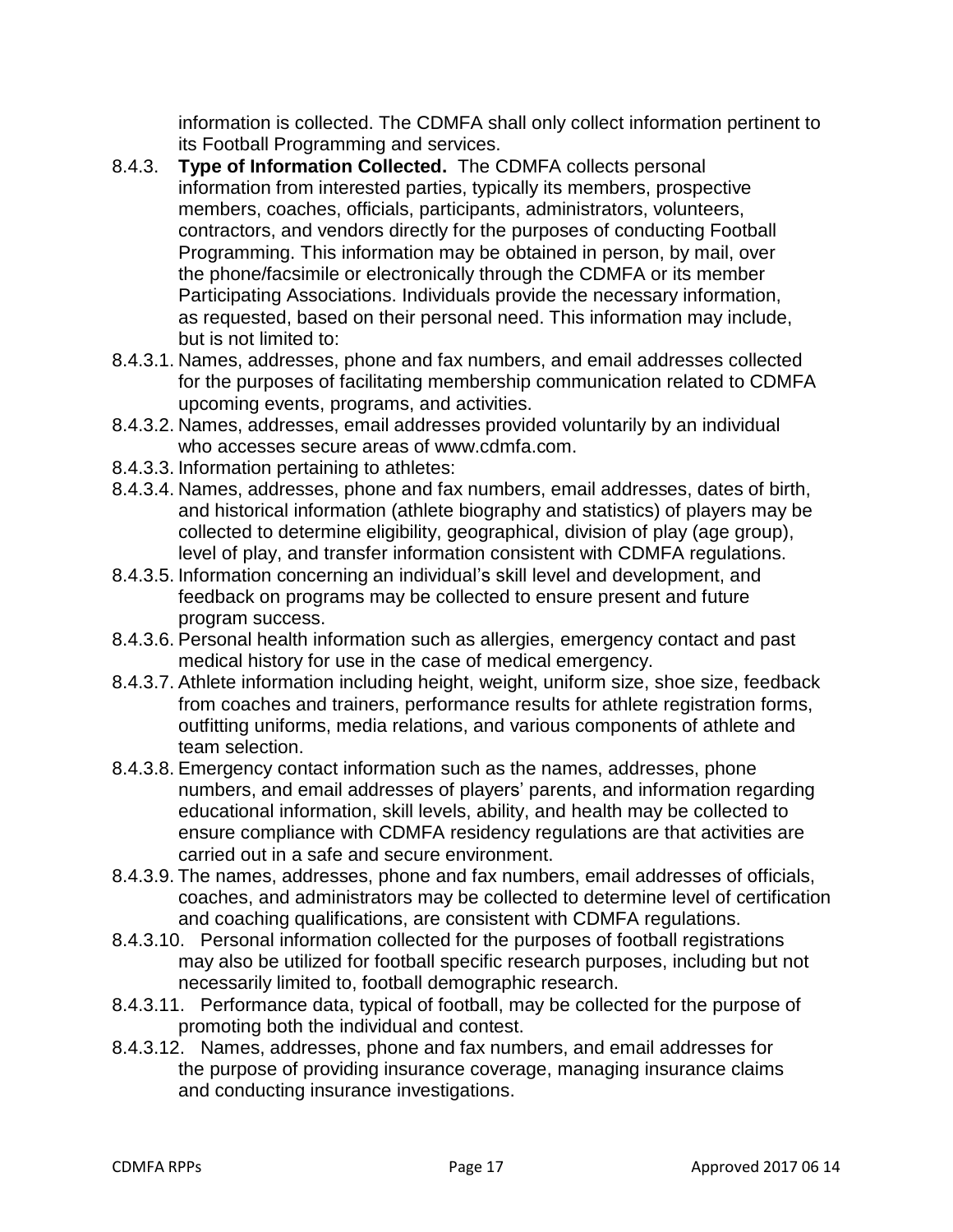- 8.4.3.13. Personal information (such as credit card information) that is required to undertake the supply of services or products and payment for said services or products an individual has requested in compliance with the law and regulatory requirements as part of normal business transactions and record keeping.
- 8.4.3.14. Personal information required to provide, administer, and manage the service, program, or product requested integral with CDMFA products and services.
- 8.4.3.15. Banking information, social insurance numbers, criminal records checks, personal reference information, and résumés required to administer CDMFA hiring policy and payroll.
- 8.4.3.16. Appeals and regulations challenges as well as information collected to defend CDMFA against legal action brought against CDMFA.
- 8.4.4. If a purpose has not been identified herein nor consent given for such purpose, CDMFA shall seek consent from individuals. This consent shall be documented as to when and how it was received.

# *8.5.CONSENT*

- 8.5.1. The knowledge and consent of the individual are required for the collection, use or disclosure of personal information. CDMFA shall use personal information for only the specified uses. By consenting to provide information to CDMFA, the individual is deemed to consent to the use of the information for the purposes of Football Programming and to disclosure of the information to other associated organizations for the same purpose. In addition to using personal information for Football Programming purposes, CDMFA may use personal information for the purposes of providing promotional opportunities or football specific communications and association updates. CDMFA shall provide an opportunity for the member to consent to these opportunities during the registration process.
- 8.5.2. CDFMA believes medical records, medical history and medical forms of the individual may be of assistance in an emergency situation and therefore CDMFA may request them and consider receipt of this information as consent for its subsequent use in an emergency medical situation.
- 8.5.3. Individuals may decline to have their personal information collected, used, or disclosed for certain purposes. If at any time individuals wish to withdraw consent, they may do so by contacting the Privacy Officer. The Privacy Officer shall explain the impact of withdrawal on any services provided by CDMFA. Because football by its nature is a contact sport and injuries are to a certain extent inherent in the game, CDMFA reserves the right to refuse participation for the safety and well-being of the individual and public interest should the necessary personal information required not be disclosed.
- 8.5.4. CDMFA may collect personal information without consent where reasonable to do so and where permitted by law.

#### *8.6.LIMITING COLLECTION*

8.6.1. The collection of personal information shall be limited to that which is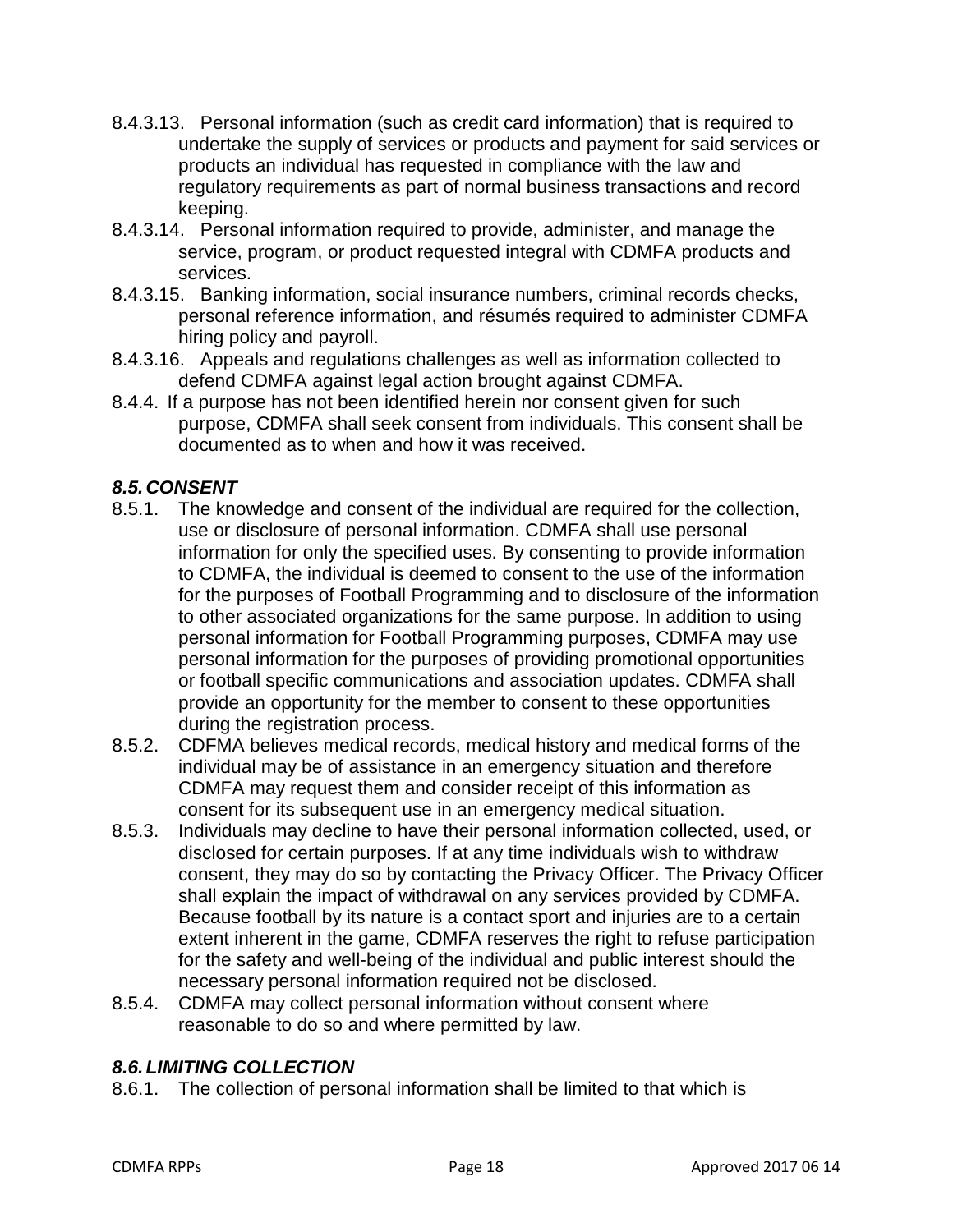necessary for the purposes identified by the organization.

- 8.6.2. All information shall be collected by fair and lawful means.
- 8.6.3. All documents obtaining personal information shall have a collection, use, and disclosure of personal information statement contained therein, such as:
- 8.6.4. CDMFA shall not use any form of deception in gaining personal information from its members.
- 8.6.5. CDMFA shall advise potential registration candidates, through its members or by reference to our web site at [www.cdmfa.com,](http://www.cdmfa.com/) of the purpose for the collection of the data requested at the time of registration.
- 8.6.6. CDMFA shall ensure that all collectors of personal information are familiar with the potential use of the personal data.
- 8.6.7. All personal data collected by CDMFA shall be maintained by CDMFA.
- 8.6.8. CDMFA shall request individual permission for the use of any personal data collected which is extraneous to that which has been identified above unless authorized by law.

# *8.7.LIMITING USE, DISCLOSURE AND RETENTION*

- 8.7.1. Personal information shall not be used or disclosed for purposes other than those for which it was collected, except with the consent of the individual or as required by law.
- 8.7.2. CDMFA shall limit the use of personal information collected to only those purposes identified within this Policy, except with the consent of the individual as legally required.
- 8.7.3. CDMFA collects, uses, and discloses only such information from individuals as is required for the purpose of providing services or information to them, managing databases, conducting research and such other purposes as described in CDMFA's Privacy Policy.
- 8.7.4. CDMFA does not sell, trade, barter, or exchange for consideration any Personal Information obtained. CDMFA's collection, use and disclosure of personal information shall be done in accordance with its Privacy Policy, a copy of which is available at [www.cdmfa.com.](http://www.cdmfa.com/)
- 8.7.5. CDMFA shall retain personal information in a manner that is consistent with its other statutory and legal requirements. CDMFA shall only retain personal information only as long as is reasonably necessary to meet these requirements.
- 8.7.6. Registration data and athlete information shall be retained for a period of three years after an individual has left a program of CDMFA, in the event that the individual chooses to return to the program.
- 8.7.7. Parental/Family information shall be retained for a period of three years after an individual has left a program of CDMFA, in the event that the individual chooses to return to the program.
- 8.7.8. Information collected by coaches shall be retained for a period of three years after an individual has left a program of CDMFA, in the event that the individual chooses to return to the program.
- 8.7.9. Employee information shall be retained for a period of seven years in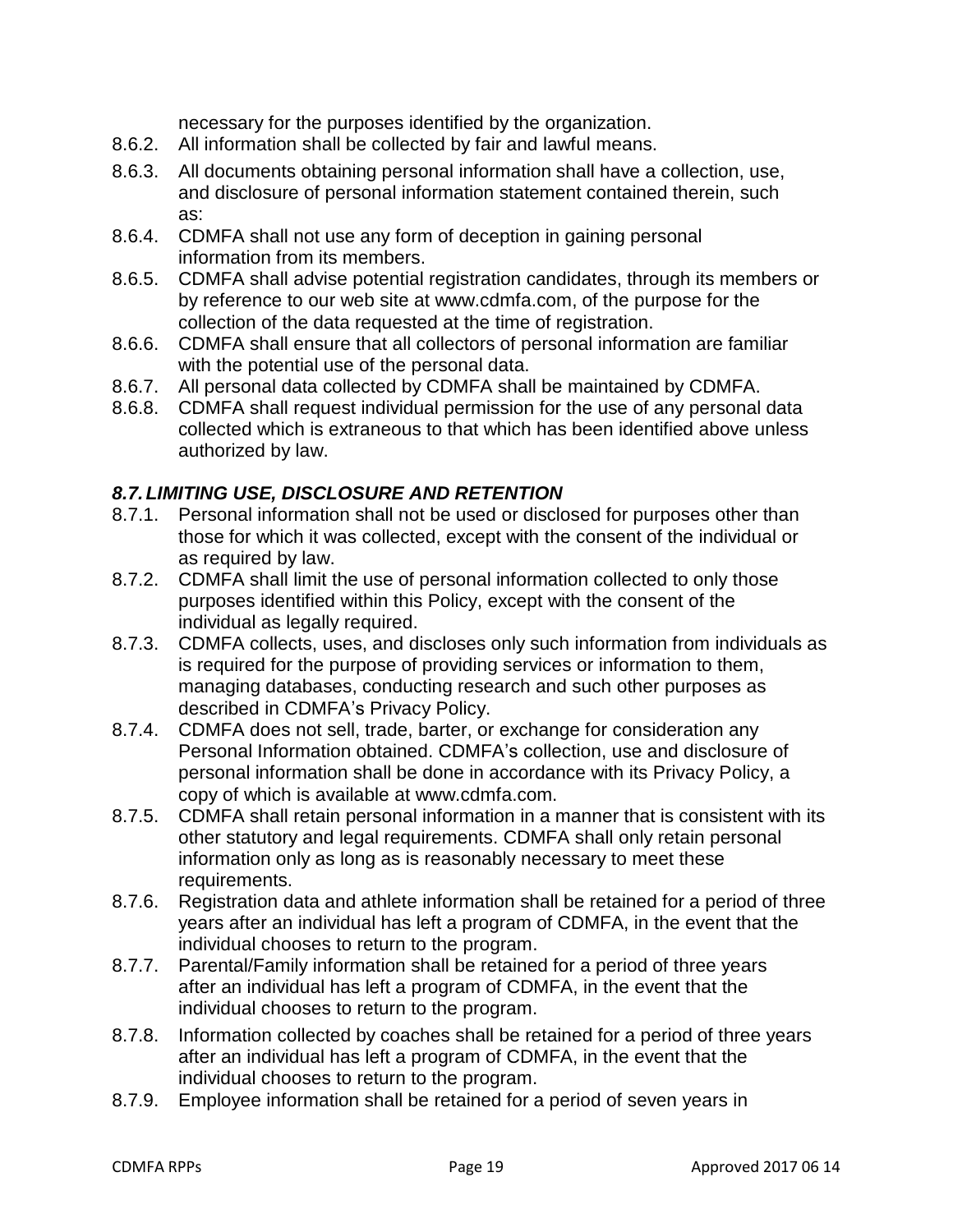accordance with Canada Customs and Revenue Agency Requirements.

- 8.7.10. Personal health information shall be immediately destroyed when an individual chooses to leave a CDMFA program.
- 8.7.11. Information pertaining to infractions shall be retained for a period of four years, in the event that the individual chooses to return to the program.
- 8.7.12. Marketing information shall be immediately destroyed upon compilation and analysis of collected data.
- 8.7.13. CDMFA may from time to time enlist the services of third party vendors in order to provide football programs, technical and support services. Prior to enlisting the services of these firms, CDMFA shall ensure that treatment of personal information remains consistent with the Privacy Policy of CDMFA.
- 8.7.14. CDMFA may disclose to a government authority that has asserted lawful authority to obtain the information or where CDMFA has reasonable grounds to believe the information could be useful in the investigation of an unlawful activity or to comply with a subpoena or warrant or an order made by the court or otherwise as permitted by applicable law.
- 8.7.15. CDMFA may at some point be involved in the merger, transfer or reorganization of its activities. CDMFA may disclose personal information to the other party in such a transaction. CDMFA shall ensure that treatment of personal information remains consistent with the Privacy Policy of CDMFA.
- 8.7.16. CDMFA may at its discretion release personal information for the purposes of collecting debts which may be owed to CDMFA.
- 8.7.17. CDMFA shall not sell, trade, barter, or exchange for consideration any personal information obtained.
- 8.7.18. Documents shall be destroyed via shredding. Electronic files shall be deleted in their entirety. CDMFA shall also ensure that the hard drive is physically destroyed should any hardware be discarded.

#### *8.8.ACCURACY*

- 8.8.1. Personal information shall be accurate, complete, and up-to-date as is necessary for the purposes for which it is to be used.
- 8.8.2. CDMFA shall make all efforts to ensure that all entrusted personal information is maintained in an accurate manner.
- 8.8.3. CDMFA shall consider the interests of individuals in decision- making, ensuring that decisions are not based on flawed personal information.
- 8.8.4. CDMFA shall update information upon notification.

# *8.9.SAFEGUARDS*

- 8.9.1. Security safeguards appropriate to the sensitivity of the information shall protect personal information.
- 8.9.2. CDMFA and its representatives are required to treat all personal information confidentially.
- 8.9.3. CDMFA maintains reasonably available safeguards that comply in all material respects with industry standards to guard personal information against unauthorized access, disclosure, copying, loss, destruction, use, or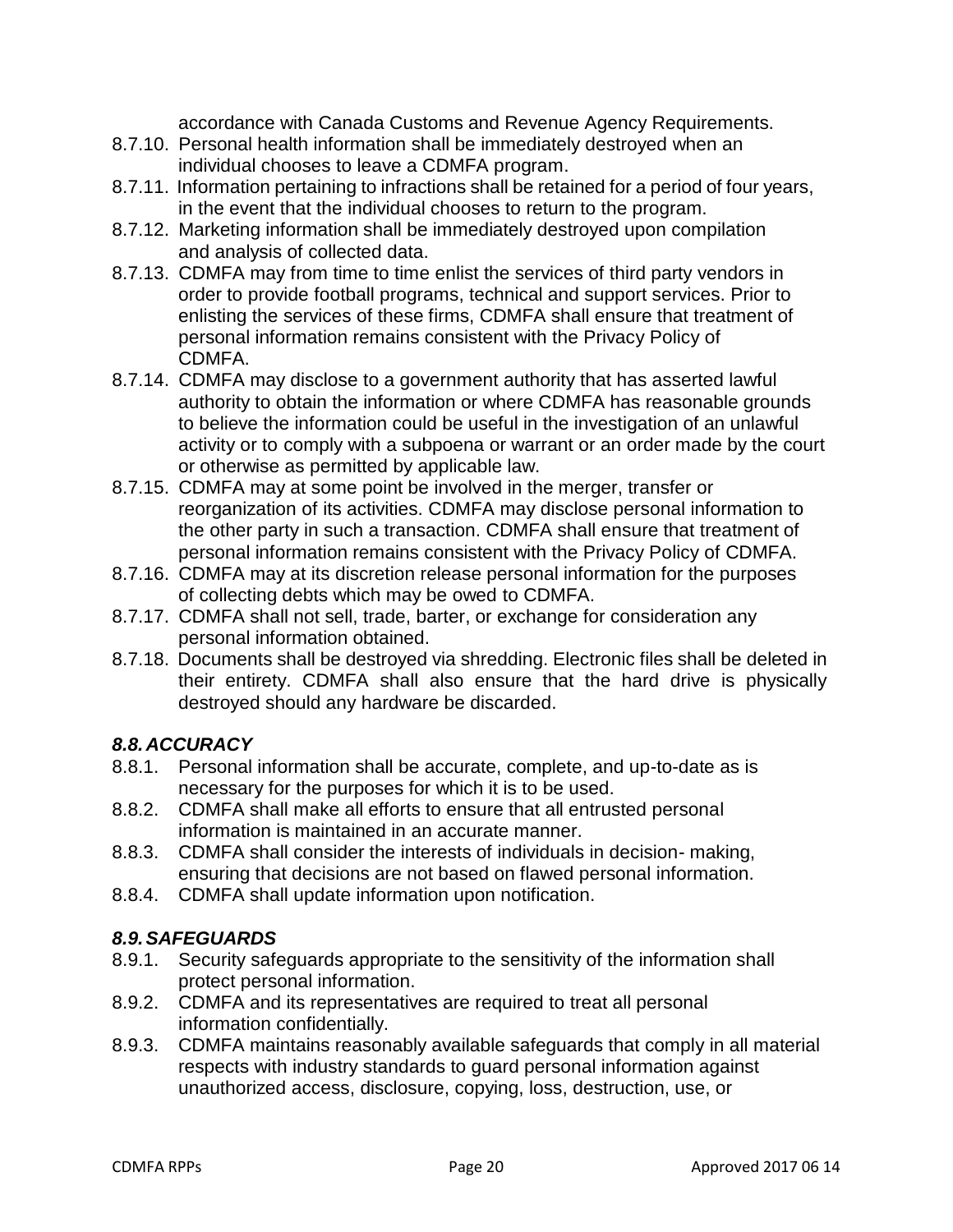modification.

- 8.9.4. Methods of protection and safeguards to be employed shall include but in no way be limited to locked files, offices and storage areas, security clearances, and need-to-know access, as well as technological measures such as passwords, encryption, and firewalls.
- 8.9.5. The level of safeguards employed by CDMFA shall be directly related to the level of sensitivity of the personal information collected.
- 8.9.6. The following steps shall be taken to ensure security:
	- Paper information is either under supervision or secured in a locked or restricted area.
	- Electronic hardware is either under supervision or secured in a locked or restricted area. In addition, passwords are used on computers.
	- Paper information is transmitted through sealed, addressed envelopes or in boxes by reputable courier/delivery companies.
	- Electronic information is transmitted through a direct line or is encrypted.
	- External consultants and agencies with access to personal information shall provide CDMFA with appropriate privacy assurances.

# *8.10. OPENESS*

- 8.10.1. An organization shall make readily available to individuals' specific information about its policies and practices relating to the management of personal information.
- 8.10.2. CDMFA shall publicly disclose (via web site or upon request by contacting the Privacy Officer) the methods by which CDMFA handles personal information.
- 8.10.3. The information available may include but is not limited to:
- The name, address, and phone number of the CDMFA Privacy Officer.
- The required forms to access or change personal information.
- A description of the type of personal information held by CDMFA and the general uses thereof.

# *8.11. INDIVIDUAL ACCESS*

- 8.11.1. Upon request, individuals shall be informed of the existence, use and disclosure of their personal information and shall be given access to that information.
- 8.11.2. An individual shall be able to challenge the accuracy and completeness of the information and have it amended as appropriate.
- 8.11.3. Subject to applicable legislation and upon reasonable notice in writing, CDMFA shall allow an individual access and review of the personal information held by CDMFA.
- 8.11.4. CDMFA shall provide the requested information in a timely manner and understandable format at either no expense or at nominal expense relating to photocopying and shipping expenses.
- 8.11.5. CDMFA shall disclose the source of the information when requested and provide an account of third parties to whom the information may have been disclosed.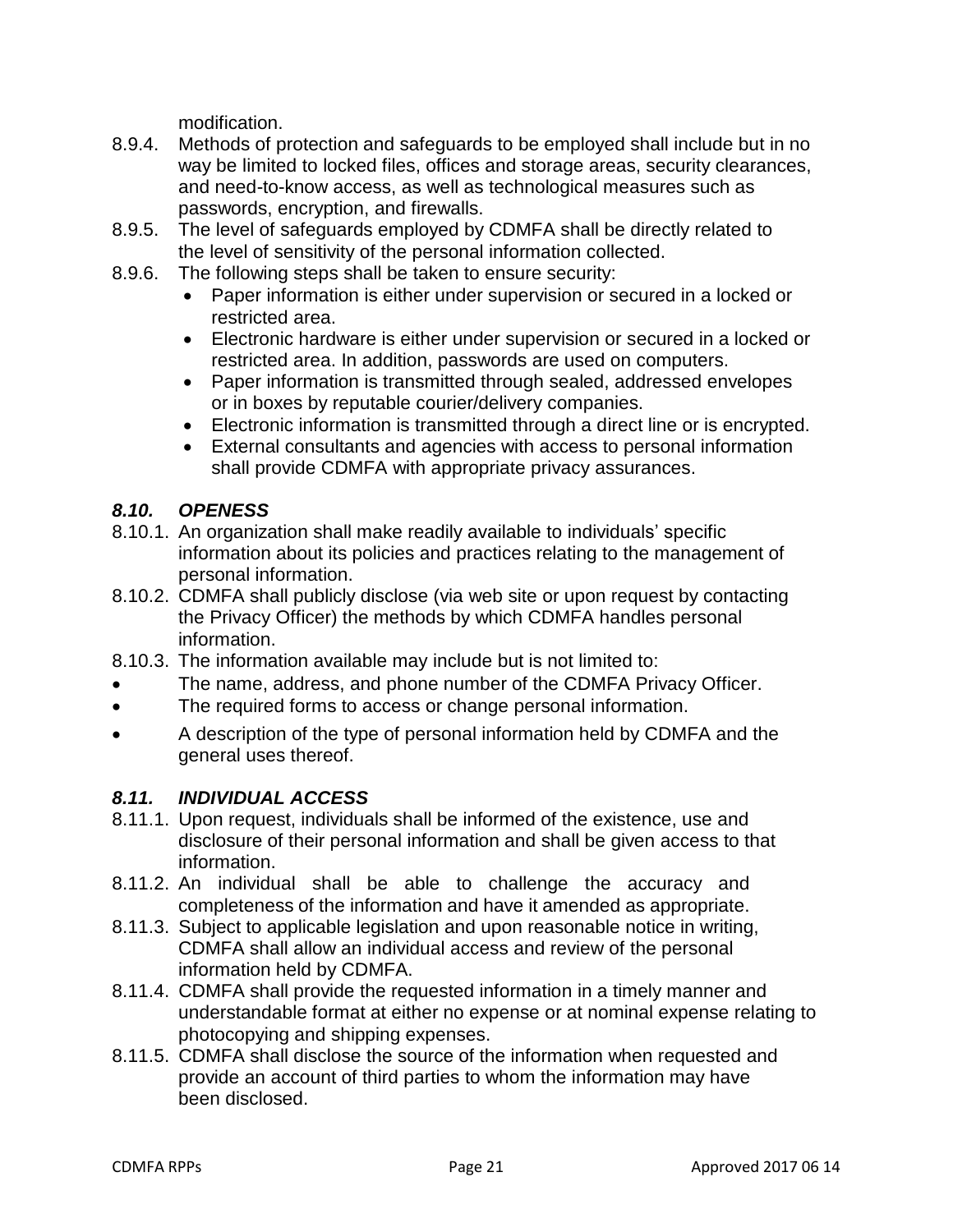- 8.11.6. Should the individual believe that any personal information is incomplete or incorrect; the individual may advise CDMFA to update the information. The information shall be corrected by CDMFA in a timely manner. If the information is subject to interpretation or is an opinion, CDMFA shall not change the record of information but may annotate the record to indicate the individual's views. Pertinent third parties shall also be made aware of the corrections.
- 8.11.7. CDMFA may request sufficient information to confirm an individual's identity before the release of personal information to the individual.
- 8.11.8. Individuals may be denied access to their personal information. Upon refusal, CDMFA shall inform the individual of the reasons for such actions and the associated provisions of PIPEDA and PIPA. The denial of requests may be based upon:
	- The information being too prohibitively costly to provide
	- The information containing reference to other individuals
	- The information being subject to solicitor-client or litigation privilege
	- Legal, security, or commercial proprietary reasons

## *8.12. CHALLENGING COMPLIANCE*

- 8.12.1. An individual shall address any challenges concerning compliance with these principles and PIPEDA to the Privacy Officer.
- 8.12.2. CDMFA shall have procedures in place to resolve possible grievances.
- 8.12.3. Upon receipt of a challenge, CDMFA shall acknowledge receipt of the complaint, clarify the nature of the complaint, and make the complaint procedures readily available and accessible.
- 8.12.4. The Privacy Officer shall promptly review and investigate all allegations of policy violations and/or complaints. The review shall look at practices and procedures which have occurred and determine the appropriate measures to be taken.
- 8.12.5. The Privacy Officer shall submit a written report to CDMFA within twentyeight (28) days of receipt of the complaint.
- 8.12.6. The Privacy Officer shall notify the complainant of the investigation outcome and the measures taken to rectify the challenge within thirty (30) days of the original complaint.

# *8.13. PRIVACY ON THE INTERNET*

- 8.13.1. CDMFA respects the privacy of its Internet users and shall protect that privacy as vigorously as possible.
- 8.13.2. CDMFA does not collect information that personally identifies individuals except when individuals provide such information on a voluntary basis.
- 8.13.3. CDMFA shall only collect information that is voluntarily provided by the user and undertakes that such information shall be kept strictly confidential. Individual information provided to CDMFA to gain access to its web site shall not be sold or made available to a third party.
- 8.13.4. CDMFA reserves the right to perform statistical analyses of user behaviour and characteristics in order to measure interest in and use of the web site so as to improve design and navigation. Only aggregated data shall be used for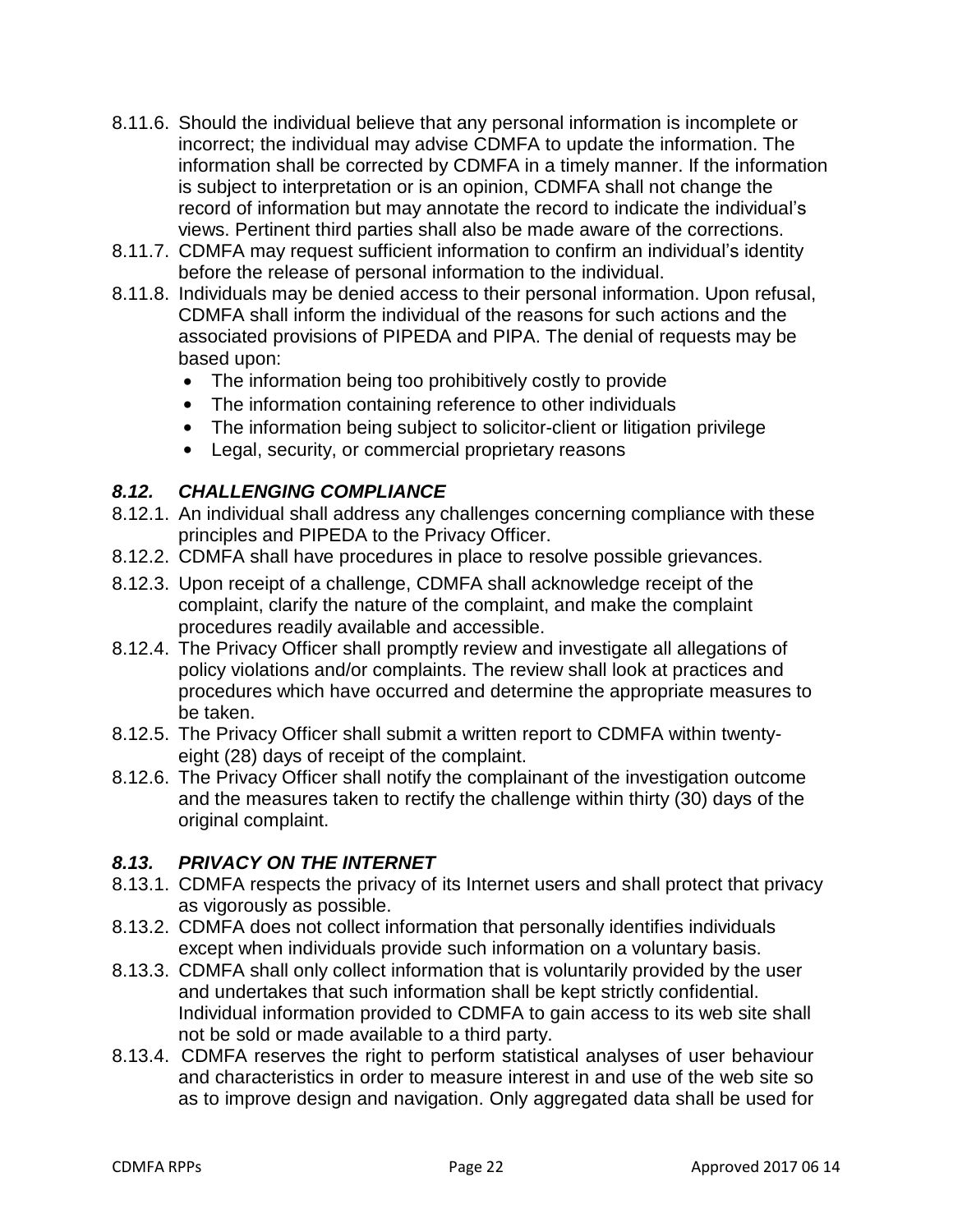this sole purpose.

- 8.13.5. Users should also be aware that certain non-personal information and data may be automatically collected by CDMFA through the operation of "cookies". "Cookies" are small text files that identify an individual computer's browser entering a web site. They allow the site to track that browser's movement through the site over several sessions. Through cookies, a web site can recognize repeat users, facilitate the user's access to and use of the site, and allow a site to track usage behaviour that allows content improvements.
- 8.13.6. If individuals do not want a cookie placed on their computer by CDMFA, they may disable cookies altogether by modifying the Preference section of Netscape or Internet Explorer browser.
- 8.13.7. If individuals wish to be informed of the appearance of cookies, they may turn on a warning prompt by modifying the cookie warning section.
- 8.13.8. Individuals should be cognizant that other sites linked to the CDMFA web site may not share the same policies as CDMFA.

# **9. FAIR PLAY RECOMMENDATIONS:**

- 9.1. The safety of the player is the first and foremost concern of the Board and Executive of the Capital District Minor Football Association. The head coach of each member team in the CDMFA shall ensure that:
- 9.1.1. A player will be properly dressed with appropriately certified equipment.
- 9.1.2. The players are adequately trained and taught the aspects of the game of football.
- 9.2. It is the responsibility of the CDMFA to ensure that any player who shows an interest in playing the sport should be given the opportunity to do so. No one should ever be turned away.
- 9.3. The two youngest levels of the sport (Atom and Peewee) should be regarded as "entry level" with participation and learning as the main goals. Playoffs and Championships are proper in this context, but pursuit of them should not override the main goals. Two-way play should be regarded as a strategy of last resort and should be discouraged more strenuously at the younger age groups.
- 9.4. Any guarantee of playing time or participation should be a two-way street. Coaches should commit to rewarding those players who fully commit to their program in terms of full attendance at practices and positive attitudes with a minimum of 8 on field plays per game. Players who do not conform to this model should be dealt out playing time based on the coach's discretion. It is the responsibility of the participating associations offering minor football in the CDMFA to oversee the implementation of these recommendations as they fit their particular situations. These are recommendations only and will not be subject to interpretation as "rules" for participation.

# **10. PARTICIPATION IN GAMING**

# *10.1. OBJECTIVE*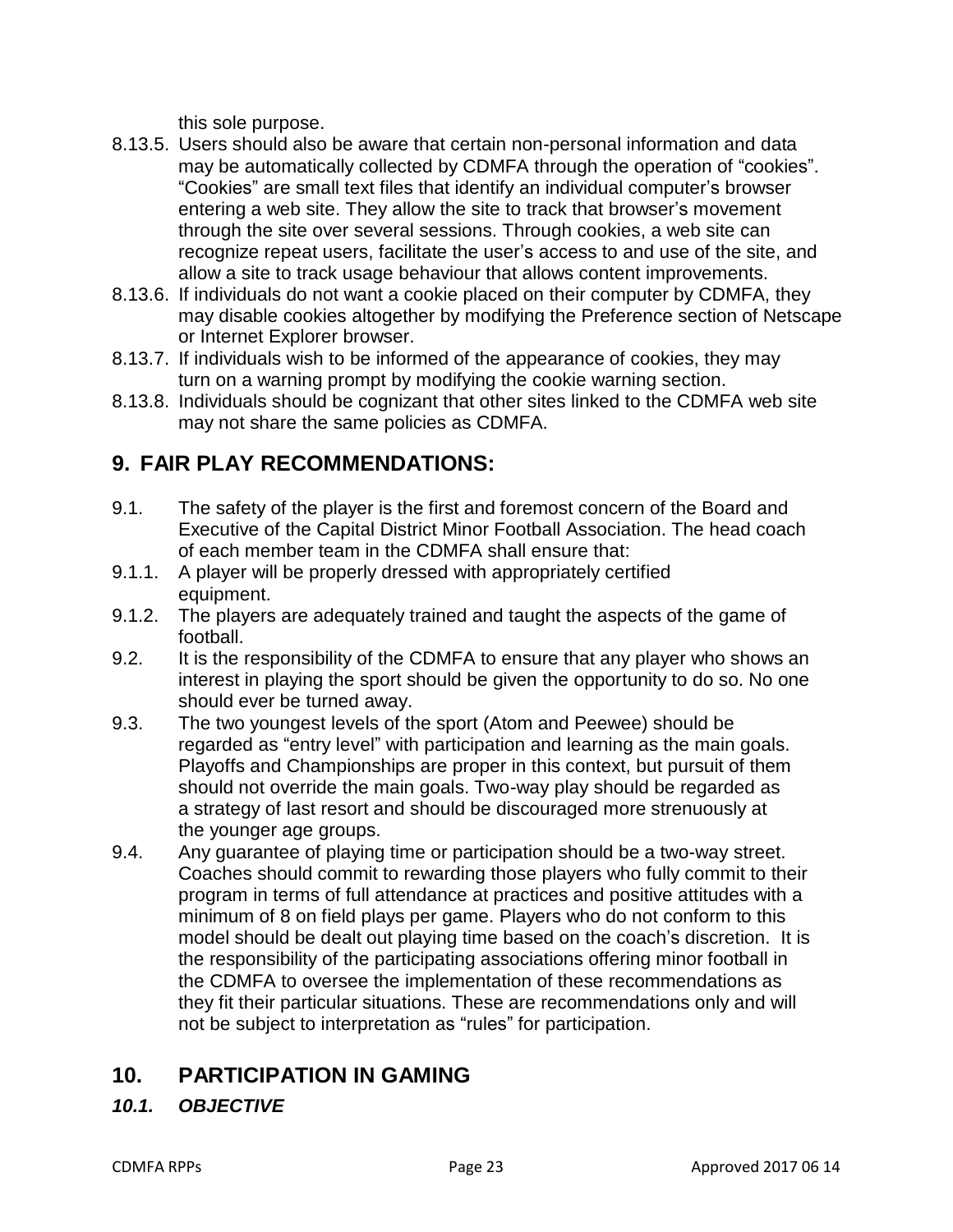- 10.1.1. CDMFA may sponsor gaming events such as Casinos under Alberta Liquor and Gaming Commission Licenses to raise money to meet operating expenses in accordance with Alberta Liquor and Gaming Commission Guidelines on Expenditure of Proceeds.
- 10.1.2. The Board of Directors determines CDMFA sponsored gaming events.
- 10.1.3. The Board shall appoint a Coordinator for any gaming events.

#### *10.2. GAMING REVENUE USES APPROVED BY THE CDMFA*

- 10.2.1. Officials/Referees fees
- 10.2.2. Facility/Premise/Field rentals

#### **10.3.** *WORKERS*

- 10.3.1. With regard to Casinos, each Member Association must supply the number of workers per event as detailed on the event schedule. In general, allocation to teams for workers per event will be based on the total number of workers divided by the number of teams participating in the season.
- 10.3.2. For Casino events, the supplying of worker's names and allocation of their schedules shall be at the discretion of the Coordinator. If sufficient workers are not supplied, the Coordinator may take whatever steps are necessary to ensure a sufficient number of workers. Workers must comply with requirements of the casino, including the filling out of any necessary forms as directed by the Coordinator.

#### *10.4. OPTING-OUT*

10.4.1. Any Participating Association may opt out of the gaming program by paying an additional annual fee to the CDMFA of an amount equal to their proportionate share of CDMFA expenses normally covered by gaming. If the Board deems that a Participating Association has not met its obligations under this policy, the Board may, by Motion passed at any regular meeting, levy the "Opting- out" fee as a fine or suspend or expel said Participating Association.

#### *11.0 Code of Conduct*

11.0.1 This code of conduct had been developed to protect and support the CDMFA associations, players, coaches, parents, Board members and Executive members. This code is intended to guide the behavior of all players, coaches, parents, Board members and Executive members in support of the CDMFA Mission statement, the rules of play, by-laws, policies and procedures and the following values – teamwork, leadership, good sportsmanship, coach and player development and enjoyment

#### *11.1 Player*

- 11.1.1 as a player I will remember that coaches and officials are there to help me and I will show them respect, play by the rules and in the spirit of the game
- 11.1.2 as a player I will not make or communicate (through email or any other social media) offensive, abusive or insulting remarks toward any other player, official or parent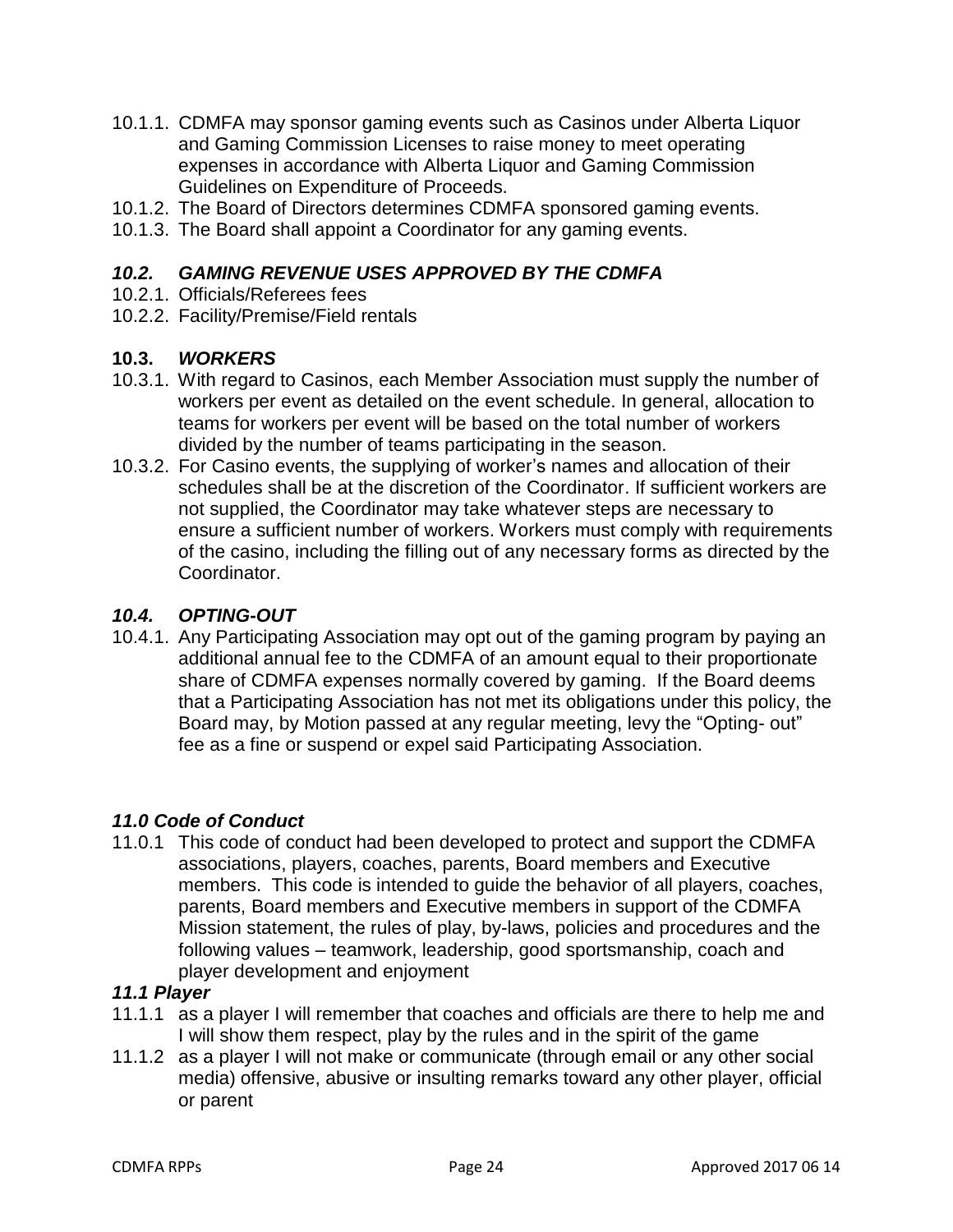- 11.1.3 as a player I will show good sportsmanship, remember that winning isn't everything and I will acknowledge all good plays / performances – those of my team and of my opponents.
- 11.1.4 as a player I will not use illegal substances, tobacco or alcohol products.
- 11.1.5 as a player I will control my temper and recognize that fighting and "mouthing off" can spoil the activity for everyone.
- 11.1.6 as a player I will act in a respectful manner and not use bad or vulgar verbal or body language and:
- 11.1.7 do my best to be a true team player and consistently display high standards of behavior.

#### *11.2 Parent*

- 11.2.1 A parent's expectations and attitudes have a significant bearing on a child's attitude towards other player, officials, managers, coaches and other parents.
- 11.2.2 as a parent I will exhibit good sportsmanship at all times, never condone violations of the rules of the game or exhibit behavior contrary to the spirit of the rules of the game.
- 11.2.3 as a parent I will place the well-being and safety of each player above all considerations
- 11.2.4 as a parent I will not make abusive remarks to any official, player, coach, volunteer or league administrative personnel
- 11.2.5 as a parent I will respect and show appreciation for the trained volunteers, coaches, officials, managers and trainers and remember that children learn best by example; and
- 11.2.6 be responsible in ensuring attending guests also abide by the Code of Conduct.
- 11.2.7 as a parent with a complaint I agree
- 11.2.71 To respect the formal process of submitting complaints; through the appropriate channels, as identified by my respective association; and,
- 11.2.72 That my respective association is the first point of contact regarding any formal complaints

#### *11.3 Coach*

- 11.3.1 as a coach you will be in a position of great responsibility in the development of children and the attitudes and behaviors you exhibit will set the tone for the players and parents you work with.
- 11.3.2 as a coach I will treat other coaches, players and referees and parents with respect and exhibit good sportsmanship at all times
- 11.3.3 as a coach I will place the well-being and safety of each player above all considerations
- 11.3.4 as a coach I will abide by the rules of the game and exhibit appropriate behaviors both on and off the field.
- 11.3.5 as a coach I will respect and show appreciation for the trained volunteers, officials, managers and trainers and remember that children learn best by example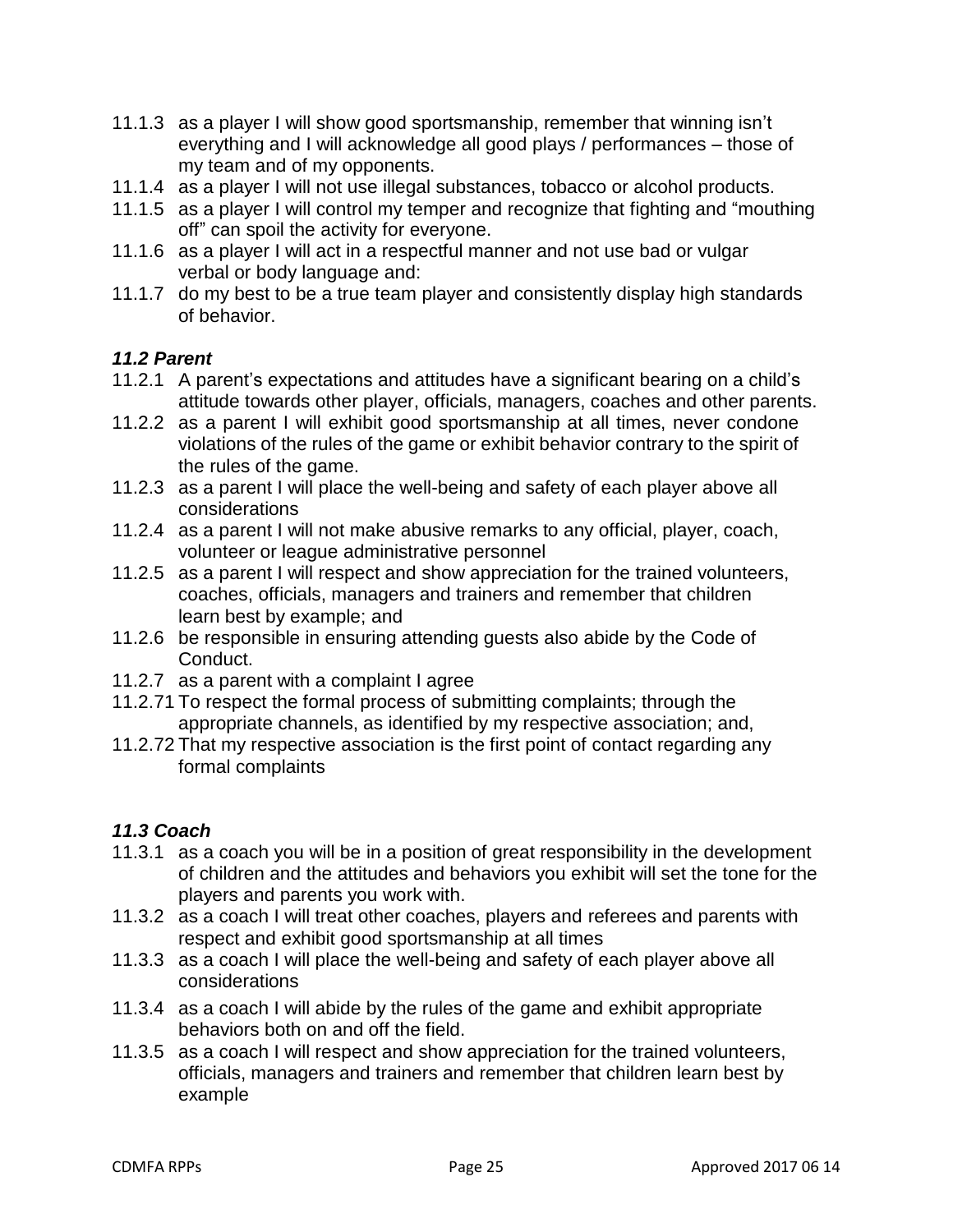- 11.3.6 as a coach I will strive to take advantage of additional opportunities for training and education to maintain and enhance my skills as a minor football coach.
- 11.3.7 as a coach I will not use any wide-spread social media communication channels to communicate any conflicts, debates or confidential issues, recognizing that mass communication methods can detract from CDMFA's ability to resolve issues and disputes in a timely, equitable and professional fashion.

# *11.4 Board Members*

- 11.4.1 as a CDMFA Board Member I commit to not only representing my Association(s) but also respecting and advancing the league's mandate and maintain the principles, integrity and dignity of the Capital District Minor Football Association (CDMFA).
- 11.4.2 as a Board member I will prepare in advance of meetings and be familiar with issues on the agenda.
- 11.4.3 as a board member I will fully participate in meetings while demonstrating respect, kindness, consideration and courtesy to others.
- 11.4.4 as a Board member I will respect and adhere to the rules, policies, procedures and by-laws of the CDMFA.
- 11.4.5 as a Board member I will accept the responsibility to ensure that the association (s) I represent are informed of CDMFA activities
- 11.4.6 as a board member I will not use any wide-spread media communication channels to communicate any conflicts, debates or confidential issues, recognizing that mass communication methods can detract from CDMFA's ability to resolve issues and disputes in a timely, equitable and professional fashion.
- 11.4.7 as a Board member I will not use my status or position with the CDFMA to influence or gain a benefit or advantage for myself, my family or others with whom I have a significant personal or business relationship.

#### *11.5 CDMFA Executive Member*

- 11.5.1 As an Executive member I commit to respecting and advancing the league's mandate and maintain the principles, integrity and dignity of the Capital District Minor Football Association (CDMFA)
- 11.5.2 As an Executive member I will strive to be prepared and present for all board and executive meetings, representing the position to which I was elected.
- 11.5.3 as an Executive member I will respect and adhere to the rules, policies, procedures and by-laws of the CDMFA.
- 11.5.4 as an Executive member I will show respect for the concerns, opinions, and questions presented to me by board members and do my best to follow-up in a timely manner.
- 11.5.5 as an Executive member I will exhibit a willingness to sit on committees or chair committees that pertain to the responsibilities inherent to my position on the Executive.
- 11.5.6 as an Executive member I will remove any personal bias of personal team